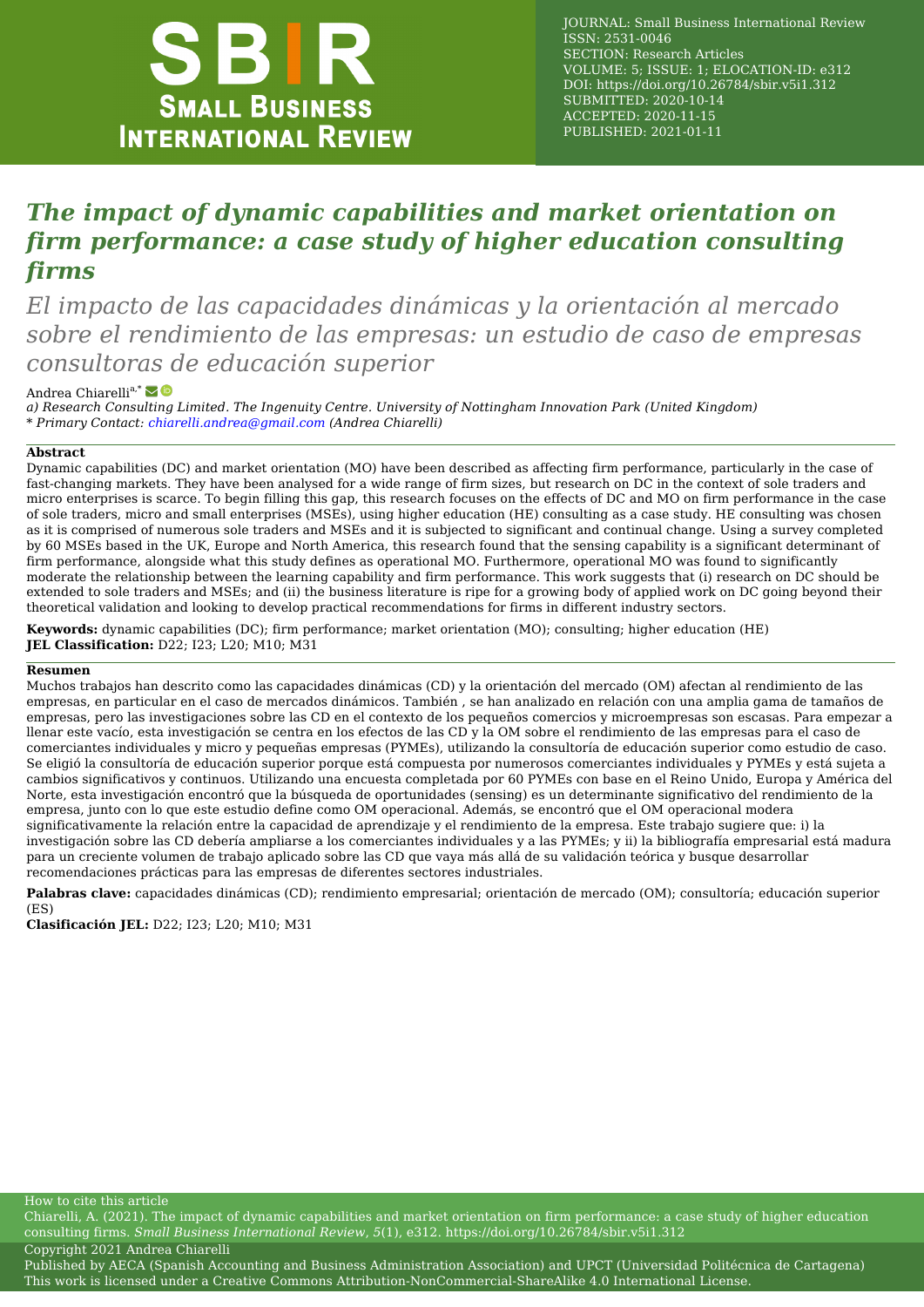## **1. Introduction**

The resource-based view (RBV) depicts firms as collections of resources that can be leveraged to achieve competitive advantage (Barney, 1991; Penrose, 2009). Among these, capabilities play an important role as "organizationally embedded non-transferable firm-specific resource whose purpose is to improve the productivity of the other resources possessed by the firm" (Makadok, 2001, p. 389) . Not all capabilities are made equal when it comes to competitive advantage: operational (or ordinary) capabilities have been described as allowing a firm to continue operating in the present (Helfat & Winter, 2011), while dynamic capabilities (DC, including sensing, learning, integrating and coordinating capabilities) have been called "the ultimate source of competitive advantage" (Teece et al., 1997; Cepeda & Vera, 2007, p. 426).

Furthermore, market orientation (MO) can be conceptualised as a "philosophy or way of thinking that places the highest priority on the creation of superior customer value in the marketplace" (Tajeddini & Ratten, 2020, p. 197) . Importantly, MO has been described as having a moderating effect on the DC-performance link (Baker & Sinkula, 2015; Kiessling et al., 2016; Morgan & Vorhies, 2018; He et al., 2018; Hernández-Linares et al., 2020).

This research focuses on the role of DC and MO in the case of sole traders, micro and small enterprises (MSEs). The choice of small organisations as an area of focus arises from the fact that "the literature has […] paid surprisingly little attention to SMEs despite their widespread presence and importance in the global economy" (Cucculelli et al., 2014, p. 1493); this is corroborated by several other studies, including when it comes to the relationship between DC and performance and the impact of MO (Cunningham & Maloney, 2001; Berrone et al., 2014; Ajayi et al., 2017; Beltran & Ramesh, 2018). In addition, García-Morales et al. (2007) stated that "because large-firm management is fundamentally different from that of SMEs, conclusions drawn from many studies cannot be applied to SMEs without empirical confirmation" (p. 548): although the number of studies focusing on small firms has increased over the past ten years, the body of evidence covering these remains small compared to the case of larger organisations.

Small firms "have several characteristics not found in large-sized counterparts" (Hermawati, 2020, p. 199) and are known for having less formal organisational structures compared to larger firms. Although the employees of small firms often possess multiple skills that enhance the flexibility of the organisation (Ajayi et al., 2017; Hermawati, 2020), issues of resource orchestration are common. For example, sole traders and MSEs have limited options when it comes to resources and capabilities (Drnevich & Kriauciunas, 2011; Sawers et al., 2008; Hernández-Linares et al., 2020), which makes them more vulnerable to competition and landscape changes (Wade & Hulland, 2004; Wang & Shi, 2011).

This research uses higher education (HE) consulting – an industry sector characterised by the presence of numerous sole traders and MSEs – as a case study for two key reasons. First, the HE landscape is turbulent and fast-paced (Allen et al., 2002; Amaral & Magalhães, 2002; Bugandwa Mungu Akonkwa, 2009; Felgueira & Rodrigues, 2015): this indicates that both its direct stakeholders (e.g. universities, research funders, publishers, students) and firms working to support them can benefit from strong DC and MO. Second, HE consulting is characterised by a high level of relational proximity and closeness between consultants and customers, which directly arises from the nature of the profession (Schulte, 1965; Schulte, 1966; Richter & Niewiem, 2006). This concept is key to DC and MO, as it can underpin organisational learning and knowledge transfer, potentially leading to better relational outcomes and understanding of client needs (Amin & Cohendet, 2004; Bathelt & Glückler, 2011; Doloreux & Freel, 2016; Ashcroft et al., 2017). In addition, Raju et al. (2011) note that, as a result of relational proximity and personal closeness with customers, SMEs tend to be highly market-oriented.

This research makes a number of contributions to the strategic management literature by empirically exploring DC and MO and how these affect firm performance in the case of sole traders and MSEs in HE consulting: the sensing capability was found to be a significant determinant of firm performance, alongside what this study defines as operational MO. Particularly, this work argues that MO may be split into two components: strategic and operational MO. The former represents an intention to serve customers and consider their satisfaction as a key component of organisational strategy. On the other hand, the latter consists in practically implementing routines and approaches that enable the measurement of customer satisfaction and a firm's commitment to this. Although this distinction may not be relevant in the case of larger firms, it is key in the case of MSEs, where resources are limited and their relative prioritisation may lead to less significant efforts with regard to operational MO (even where there is a stated strategic commitment to MO).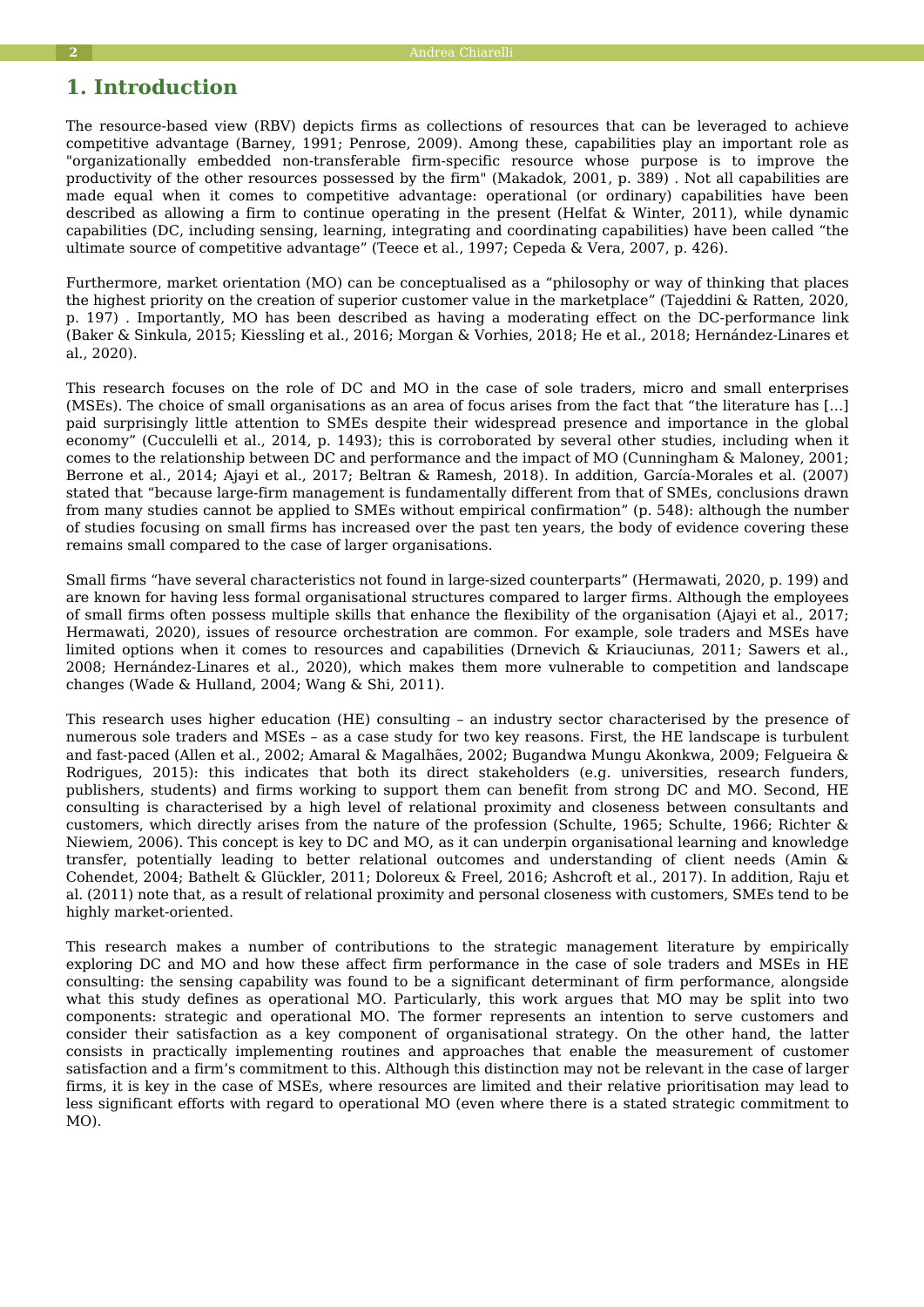## **2. Theory and hypothesis development**

### **2.1 Dynamic Capabilities**

The idea of firms having a bundle of specific resources that are valuable, rare, inimitable, and nonsubstitutable (VRIN) was advanced by Barney (1991) in the context of the RBV of firms. In his view, a firm with VRIN resources should be able to enjoy sustained competitive advantage.

More recent studies highlight that better resources alone are not sufficient to fully explain why certain firms perform better than others, particularly in the long term and in increasingly demanding market conditions (Eisenhardt & Martin, 2000; Bowman & Ambrosini, 2003; C. L. Wang & Ahmed, 2007; Ambrosini & Bowman, 2009; Barreto, 2010; Lin & Wu, 2014; Jeng & Pak, 2016; Teece, 2019; Monteiro et al., 2019; Kapoor & Aggarwal, 2020). The literature argues that DC are needed to make better use of VRIN resources to achieve long-term sustainability and improve organisational performance, noting that the choice of business model affects a firm's DC and the viability of particular strategies available (Teece, 2018). Work in this area, however, has largely been theoretical, and there is an extent of ambiguity around the practical impact of DC on firm performance and whether any other parameters may moderate this relationship.

Building on the work on SMEs by Hernández-Linares et al. (2020) and Pavlou and El Sawy (2006; 2011), this research investigates DC as generic knowledge-related processes rather than idiosyncratic processes specific to individual firms, as this approach can yield more generalisable findings (Jantunen et al., 2012; Eriksson, 2014). Furthermore, DC are considered as a multidimensional construct whereby distinct (yet related) dimensions contribute to improving performance (Barreto, 2010).

### **2.2 Sensing Capability**

As noted above, the HE landscape is subject to continual change: in a competitive and dynamic market, the sensing capability helps consulting firms discover and create opportunities and respond to threats (Pitelis & Wagner, 2019). However, the sensing capability is also key to avoid falling behind: firms that cannot sense the market at least as well as their competitors will fail to develop the right services, in the right areas and at the right time (Yang et al., 2020). The sensing capability requires an extent of exploration, both locally, around the firm, and in the broader landscape (Foley & Fahy, 2009; Hodgkinson & Healey, 2011; Teece, 2014).

In the case of HE consulting, the level of relational proximity tends to be high, and relationships with networks of spatially-distributed customers are tight: consultants should be accustomed to their customers' thinking and evolving concerns, even considering that these vary frequently due to turbulent market conditions (Slater & Narver, 1998; Chong & Chen, 2010). Based on the above, this research hypothesises that the sensing capability enables HE consulting firms to seize changing opportunities in the external landscape, which offers them a way to enhance their performance:

**H1a**: *The sensing capability of sole traders and MSEs in HE consulting is positively associated with their performance*.

### **2.3 Learning Capability**

Prester et al. (2019) describe the learning capability as "a principal mean of attaining strategic renewal" (p. 266): renewal consists in exploring new avenues and learning new ways but also in exploiting what has already been learned. A strong learning capability also allows firms to quickly resolve specific issues by the means of experimentation and repetition.

In more concrete terms, the above can be described as the ability to acquire, assimilate and use knowledge in such a way that allows the reconfiguration of the firm's resource base (Teece et al., 1997; Ambrosini & Bowman, 2009; Lin & Wu, 2014). For example, learning can allow existing tasks to be performed more effectively. Learning also allows firms to design and build new services based on newly acquired knowledge (Prester et al., 2019) in a flexible and responsive way that meets the needs of the changing external landscape. Importantly, the learning capability is difficult to imitate (Hernández-Linares et al., 2020), which suggests that it is has the potential to be a key source of competitive advantage.

This research hypothesises that HE consulting firms with a strong learning capability will be able to understand and absorb market changes and changes to their resource base to deliver their services flexibly and effectively, thus positively affecting performance:

**H1b**: *The learning capability of sole traders and MSEs in HE consulting is positively associated with their performance*.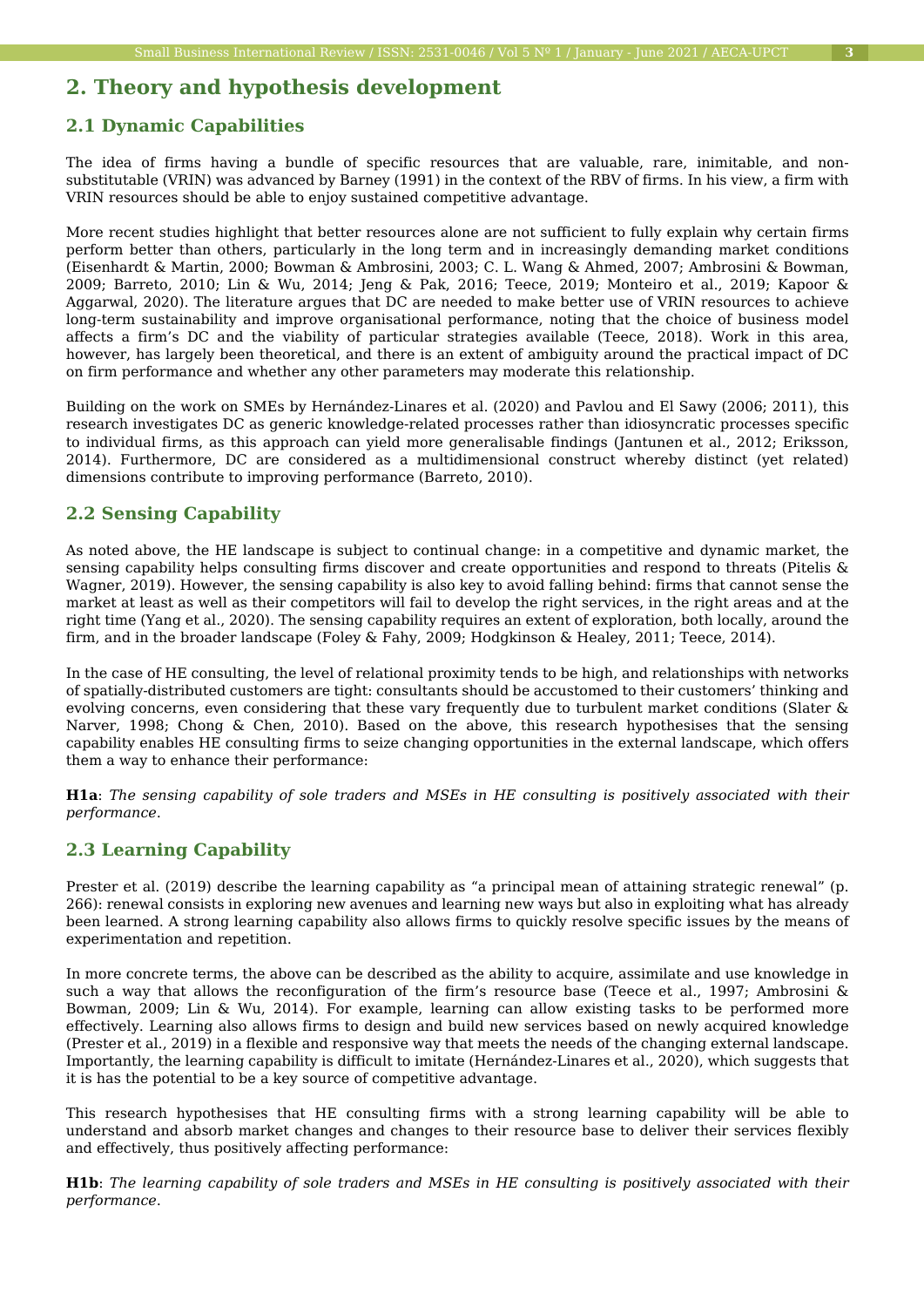#### **4** Andrea Chiarelli

#### **2.4 Market Orientation**

Previous research has investigated the relationship between firm performance and MO (Najafi-Tavani et al., 2016; Yu et al., 2019; Abbu & Gopalakrishna, 2019). Particularly, MO works alongside other capabilities (both ordinary and dynamic), and some studies have recognised it as one of the main factors enabling firms to effectively meet the needs of their customer base (Kohli & Jaworski, 1990; Wood et al., 2000; Rodriguez Cano et al., 2004). Länsiluoto et al. (2019) note that MO has mostly been studied in the context of larger organisations: this research seeks to deepen the understanding of MO in the case of some of the sole traders and MSEs.

Jiang et al. (2020) note that MO "affects a firm's efficiency and responsiveness in acquiring, analysing and utilising […] resources by processing market information and keeping pace with changing customer needs and market velocity" (pp. 1241-1242) . It is, therefore, natural to consider a relationship between performance MO and DC, as these are both potential sources of competitive advantage and long-term success.

The high level of relational proximity in HE consulting means that firms have the potential to develop a strong sensing capability, as they may effectively align with customer needs thanks to close relationships and personal contact (Coviello et al., 2000; Raju et al., 2011). Hernández-Linares et al. (2020) showed that MO can strengthen this sensing capability, reinforcing a firm's understanding of its market, trends and competitors, leading to superior performance. The following hypothesis is, therefore, tested:

**H2a**: *MO positively moderates the relationship between the sensing capability and performance of sole traders and MSEs in HE consulting*.

In addition, Hernández-Linares et al. (2020) hypothesised that the combination of a firm's learning capability with MO can give rise to a better understanding of customer needs and competitors, which in turn is seen as giving rise to competitive advantage (Calantone et al., 2002). In practice, this suggests that MO can help firms focus on the right types of external information and thus improve learning: this may be important in HE, due to the multitude of stakeholder groups, interests and pace of change. Somewhat counterintuitively, however, Hernández-Linares et al. (2020) found that high MO negatively affects the relationship between learning and performance in the case of SMEs. As a result, the following hypothesis is proposed:

**H2b**: *MO negatively moderates the relationship between the learning capability and performance of sole traders and MSEs in HE consulting*.

### **2.5 DC and firm performance in the context of MSEs**

Sensing and learning capabilities may be observed across firms of all sizes, as they can be driven and showcased by both individuals and groups of varying sizes. However, the same does not apply to integrating and coordinating capabilities: the integrating capability is what enables firms to combine individual knowledge into the firm's operational capabilities, while the coordinating capability is seen as the ability to dynamically govern structures, processes, resources and tasks by "coordinating and managing the interdependencies among them" (Teece, 2012; Rashidirad & Salimian, 2020, p. 594). Both integrating and coordinating capabilities focus on the collective dimension of firms and on the complexity introduced by interdependencies (Pavlou & El Sawy, 2011; Rashidirad & Salimian, 2020).

Rashidirad and Salimian (2020) and Hernández-Linares et al. (2020) stress the importance of integrating and coordinating capabilities in the case of small and medium enterprises (SMEs). However, Inan and Bititci (2015) highlight the differences between micro enterprises and SMEs, showing that management and organisational structures are generally simpler the smaller an enterprise is. Sole traders are even simpler from this point of view, as all roles in the organisation are played by a single individual who makes all relevant decisions (Price, 1989). As HE consulting is comprised of a large number of sole traders and MSEs, the pool of potential participants considered in this research meant that the investigation of integrating and coordinating capabilities would not be appropriate: these focus on the collective dimension and structural complexity of firms, which, as noted above, are incompatible with firms of the size considered. Furthermore, DC questionnaires on integrating and coordinating capabilities (see, e.g. (Pavlou & El Sawy, 2011) and (Hernández-Linares et al., 2020)) use language and concepts that do not apply to sole traders and MSEs, which was confirmed via early testing of the questionnaire underpinning this research (Berrone et al., 2014). Therefore, integrating and coordinating capabilities are considered to be beyond the scope of this research. It should be noted that this is not to imply that these DC have no impact on enterprises in HE consulting, but simply means that methodologically sound hypotheses applicable to the pool of participants considered could not be formulated.

Similar considerations also apply to the investigation of firm performance. Previous research on SMEs measured performance by asking firms to qualitatively compare themselves to competitors (Pavlou & El Sawy, 2011; Hernández-Linares et al., 2020): this approach is effective as it asks firms to rate their performance not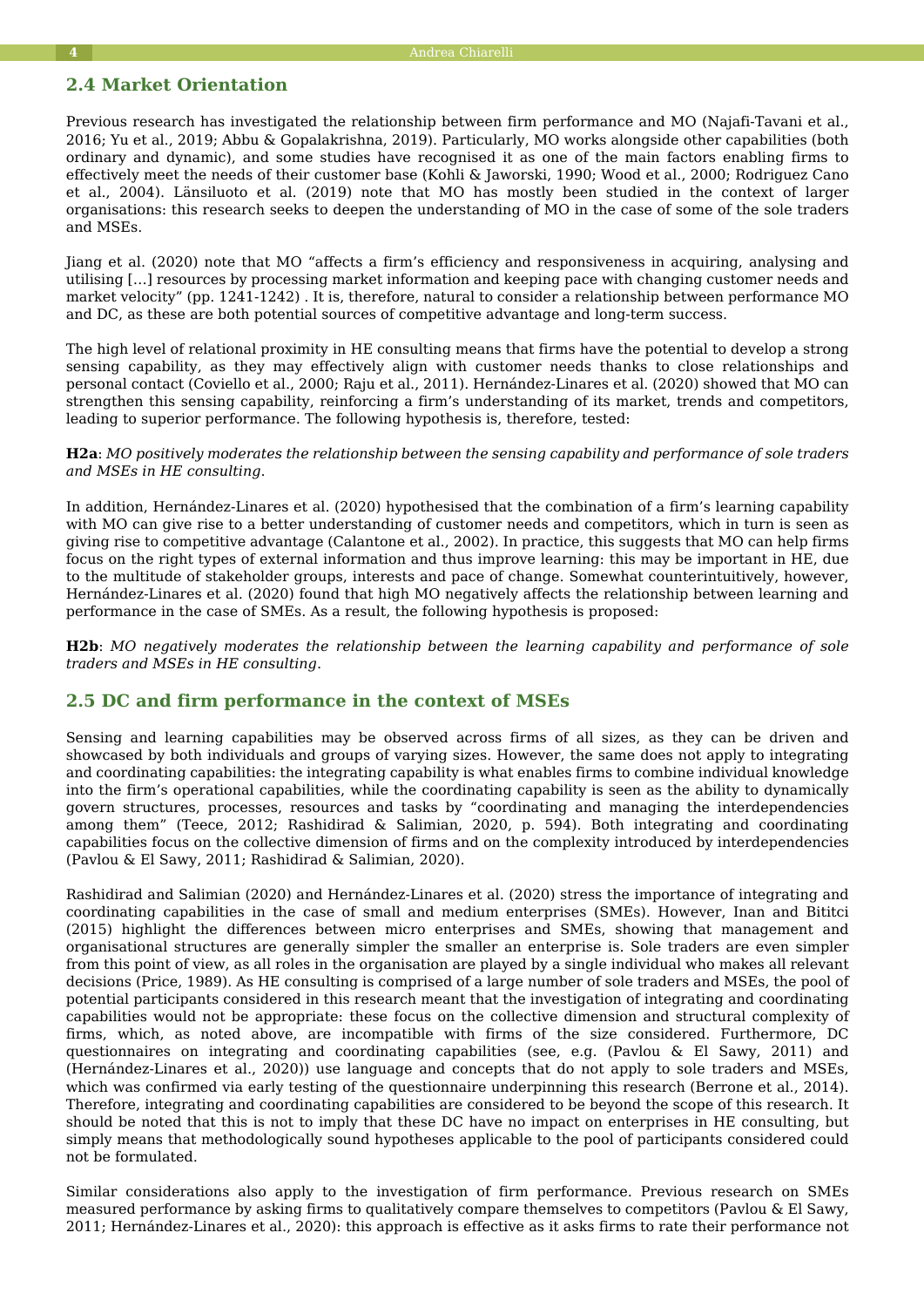in absolute terms but in relative terms (i.e. "better than", "worse than"). In the case of sole traders and MSEs, however, focusing on comparisons with competitors would not be appropriate, as these firms often don't have the resources and marketing expertise to carry out sophisticated market research (Resnick et al., 2016).

In addition, Berrone et al. (2014) tested a survey covering performance with a sample of target MSEs and found that "direct measures of the microenterprises' performance require objective information on a set of variables – including sales turnover, profitability, costs, market share, etc. – that are often difficult to obtain" (p. 485). This suggests that seeking quantitative measures of performance from MSEs may not be appropriate. Therefore, building on literature findings, this research assesses performance via a qualitative assessment of a firm's own results, rather than with reference to quantitative measures or the performance of competitors.

#### **2.6 Research model and hypotheses**

Figure 1 presents an overview of the hypotheses discussed so far, including the relationships between appropriate DC dimensions (sensing and learning) and performance (H1a and H1b) and the moderating effect of MO (H2a and H2b). An updated version of the model presented in Figure 1 is available in the Results section (Figure 2), focusing on the hypotheses that were confirmed by this research.





Source: Own elaboration

## **3. Methods**

#### **3.1 Sample**

Data was gathered via a survey instrument (Appendix A), in line with recent work on DC and MO (Arend, 2013; Arend, 2014; Lin & Wu, 2014; Beltran & Ramesh, 2018; Hernández-Linares et al., 2020) and targeting sole traders and MSEs, up to 250 employees. The survey was open between 22 June and 13 July 2020, for a total duration of three weeks.

At present, there is no recognised dataset covering the population of HE consulting firms at the national or global level: therefore, non-random sampling was used in this study. Eligible survey participants based in the UK were identified via the Directory of Tertiary Education Consultants and the SCONUL Consultants Register (i.e. databases where HE consultants may choose to register). Furthermore, snowball sampling was used: a subset of eligible participants, when invited to complete the survey, recommended other HE consultants that should take part in this research. This process led to the identification of HE consulting MSEs based in the UK, Europe and North America, for a total of 104 potential participants. Although this approach is not likely to yield results that are representative of the entire population of HE consultants, it was considered as an efficient and pragmatic way to identify participants in the absence of a reliable dataset that could underpin random sampling.

Overall, 60 surveys were returned (all of which were usable), resulting in a response rate of 57.7%. The high response rate is likely to have arisen from personalised communications and reminders sent to the prospective respondents and to the clear focus of the survey on their specific industry sector. In line with previous research on DC and MO, survey responses were analysed via correlation analysis and multiple regression analysis (using SPSS).

## **3.2 Measures**

This research described DC, firm performance, MO and environmental dynamisms via constructs. The questions used consisted of Likert scales (five-point scales ranging from "strongly disagree" to "strongly agree"), as previously done in the literature (Pavlou & El Sawy, 2011; Hernández-Linares et al., 2020). Control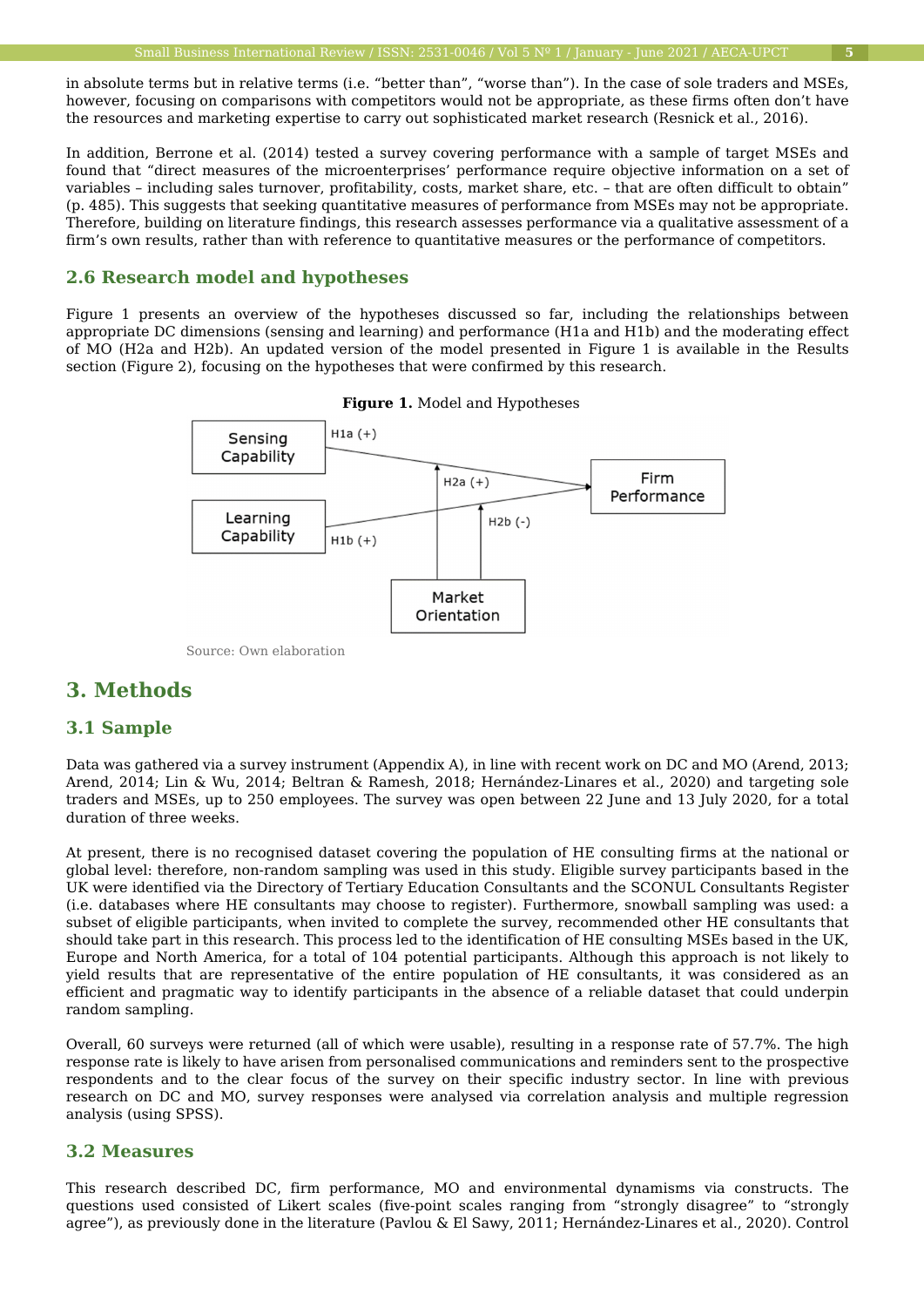variables were assessed via text boxes and multiple-choice questions tailored to the population considered (Appendix A).

The internal consistency of constructs was assessed by calculating Chronbach's alpha values (α). The value of Chronbach's alpha for the survey instrument was calculated as 0.86, while values for individual constructs are detailed in the following sections. Overall,  $\alpha$  values ranged between 0.60 and 0.80 across constructs considered, which is considered to be acceptable for an exploratory analysis (Janssens et al., 2008; Ursachi et al., 2015; Taber, 2018). In addition, factor analysis was used to investigate whether constructs could be represented by a single or multiple variables.

## **3.3 Dependent Variable**

Firm performance ( $\alpha = 0.80$ ) was used as the dependent variable and consisted of a five-item scale: respondents were asked to rate how their total sales, financial profitability, service quality, customer satisfaction and competitive position changed across their last two financial years (e.g. April 2018-March 2019 vs April 2019-March 2020). The timeframe to assess performance excluded the period of the COVID-19 outbreak: this was necessary to avoid data contamination, as the impact of the economic crisis arising from the outbreak is beyond the scope of this research (McKee & Stuckler, 2020; Sohrabi et al., 2020).

### **3.4 Independent Variables**

This research focuses on the impact of sensing and learning capabilities on performance, so these were used as independent variables. Sensing and learning capabilities were measured via questions used and tested by other authors in the context of SME research (Pavlou & El Sawy, 2011; Hernández-Linares et al., 2020). Sensing and learning capabilities were treated as individual and independent dimensions of DC and were measured via a four-item ( $α = 0.83$ ) and a five-item ( $α = 0.77$ ) scale, respectively.

### **3.5 Moderating Variable**

MO ( $\alpha$  = 0.60) was used as the moderating variable and was measured via an adaptation of the MORTN summary scale (Batra, 1999). The MORTN summary scale was tested with a limited portion of the survey population, and this led to a new 5-item measure of MO focusing on dimensions that could be accurately assessed by sole traders and MSEs. Particularly, this research disregarded MORTN questions discussing (i) multiple business functions/units, since these are not present in small firms; and (ii) differences in customer orientation with respect to competitors, as small firms do not typically have the capacity to carry out this type of assessment.

### **3.6 Control Variables**

This investigation includes four control variables: firm size, firm age, number of university functions served and environmental dynamism (Pavlou & El Sawy, 2006; Uhlaner et al., 2013; Wilden & Gudergan, 2015; Hernández-Linares et al., 2020).

Control for firm size was used to account for the fact that smaller firms and sole traders may be more agile and flexible, while larger firms have more potential to focus on DC development due to higher resource availability.

Firm age was measured because this variable may affect DC and their development, particularly via patterns that develop in time within firms.

The number of university functions served was measured as this might affect performance in a turbulent and fast-paced landscape: if a firm serves more university functions, then the impact of disruptions in one of these on the whole business is less likely to be significant.

Finally, the perception of environmental dynamism ( $\alpha = 0.62$ ) was used as a control variable because the deployment of DC is particularly relevant in a context of changing markets: particularly, it is hypothesised that DC most contribute to performance in cases where the degree of environmental dynamism is high. Responses to Q4c were discarded from the dataset as factor analysis showed that these did not contribute to perceptions of environmental dynamism  $(R^2=0.07)$ .

## **4. Results**

Of the 60 respondents, 34 (56.7%) identified as independent consultants and 26 (43.3%) identified as MSEs; staff numbers ranged between 1 and 85. Participating firms were, on average, 9.5 years old  $(n=59)$  and catered to an average of 4.3 university functions each  $(n=60)$ . With regard to market dynamism, respondents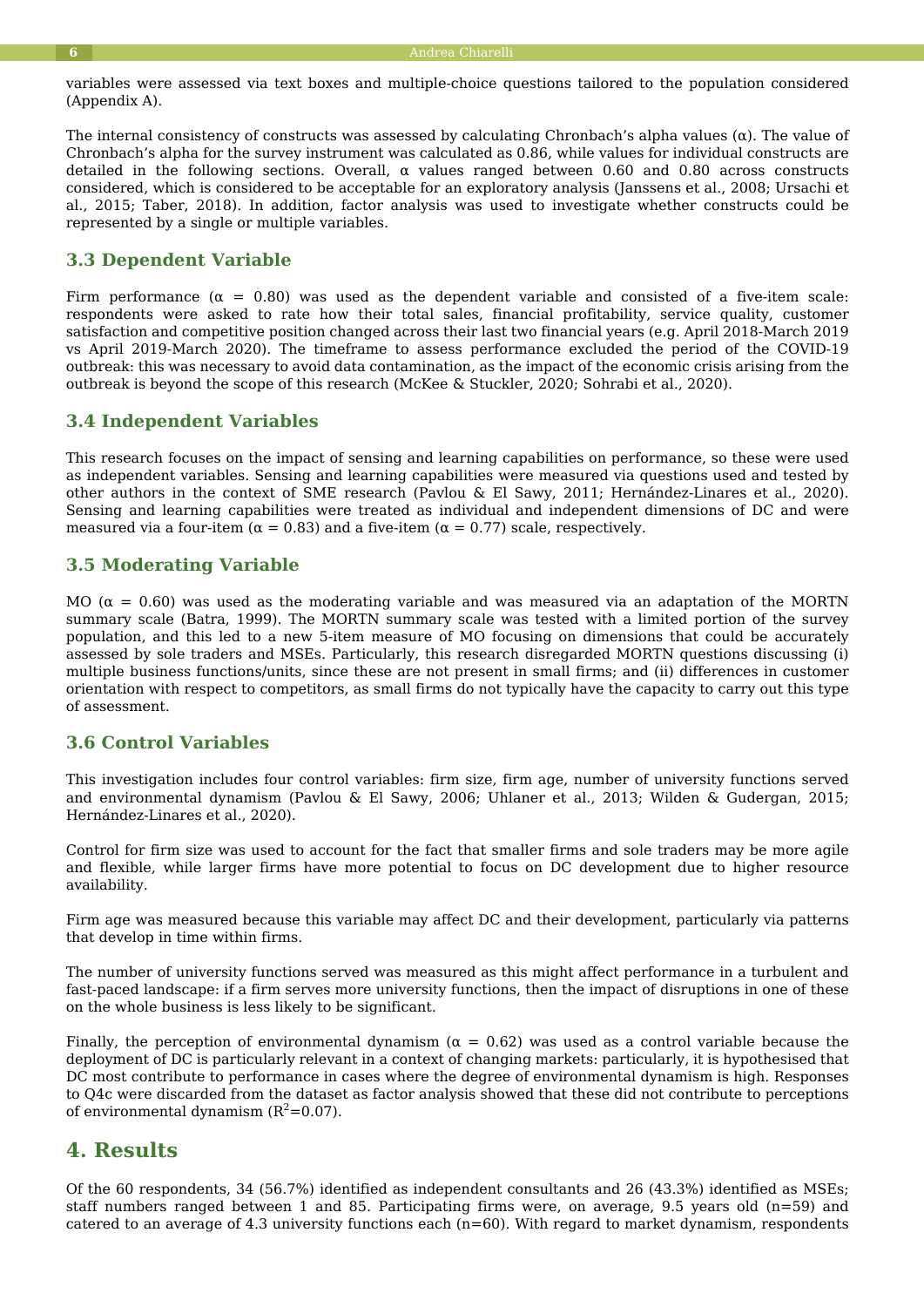agreed or strongly agreed that changes are intense (78.3%, n=60) and take place continuously (95.0%, n=60). However, 30.0% of respondents (n=60) disagreed or strongly disagreed that "customers regularly ask for services regarding completely new areas or topics" and 41.7% (n=60) shared a neutral view on this topic. Summary statistics are available in Table 1.

|                                                                                                                                                                                                                                | <b>Question</b>                                                                                                         | <b>Mean</b>                  | St. dev.                                                                                                                             | Min                                                                                                                                                                   | <b>Max</b> |
|--------------------------------------------------------------------------------------------------------------------------------------------------------------------------------------------------------------------------------|-------------------------------------------------------------------------------------------------------------------------|------------------------------|--------------------------------------------------------------------------------------------------------------------------------------|-----------------------------------------------------------------------------------------------------------------------------------------------------------------------|------------|
| $Q1$ . Firm performance <sup>+</sup>                                                                                                                                                                                           | a. Total sales                                                                                                          | 3.69                         | 1.06                                                                                                                                 | $\mathbf{1}$                                                                                                                                                          | 5          |
|                                                                                                                                                                                                                                | b. Financial profitability                                                                                              | 3.63                         | 1.04                                                                                                                                 | $\mathbf{1}$                                                                                                                                                          | 5          |
|                                                                                                                                                                                                                                | c. Service quality                                                                                                      | 3.64                         | 0.63                                                                                                                                 | 3                                                                                                                                                                     | 5          |
|                                                                                                                                                                                                                                | d. Customer satisfaction                                                                                                | 3.60                         | 0.72                                                                                                                                 | 3                                                                                                                                                                     | 5          |
|                                                                                                                                                                                                                                | e. Competitive position                                                                                                 | 3.64                         | 0.84                                                                                                                                 | 2<br>$\mathbf{1}$<br>2<br>2<br>$\mathbf{1}$<br>2<br>2<br>3<br>$\mathbf{1}$<br>2<br>2<br>2<br>$\mathbf{1}$<br>3<br>$\mathbf{1}$<br>3<br>$\mathbf{1}$<br>$\overline{2}$ | 5          |
| $Q2$ . Sensing capability <sup>++</sup>                                                                                                                                                                                        | a. My organisation frequently scans the environment to identify new<br>business opportunities.                          | 3.75                         | 1.09<br>0.71<br>0.79<br>1.01<br>0.81<br>0.71<br>0.58<br>0.80<br>0.71<br>0.95<br>0.64<br>0.88<br>0.44<br>0.93<br>0.65<br>1.09<br>0.82 | 5                                                                                                                                                                     |            |
|                                                                                                                                                                                                                                | b. My organisation periodically reviews the likely effect of changes<br>in our business environment on customers.       | 4.12                         |                                                                                                                                      |                                                                                                                                                                       | 5          |
|                                                                                                                                                                                                                                | c. My organisation often reviews the services we offer to ensure they<br>are in line with what the customers want.      | 4.02                         |                                                                                                                                      |                                                                                                                                                                       | 5          |
|                                                                                                                                                                                                                                | d. My organisation devotes a lot of time implementing ideas for new<br>services and improving our existing services.    | 3.35                         |                                                                                                                                      |                                                                                                                                                                       | 5          |
| $Q3$ . Learning capability <sup>++</sup>                                                                                                                                                                                       | a. My organisation has effective routines to identify, value, and<br>import new information and knowledge.              | 3.80<br>3.83<br>4.12<br>3.88 | 5                                                                                                                                    |                                                                                                                                                                       |            |
|                                                                                                                                                                                                                                | b. My organisation has effective routines to assimilate new<br>information and knowledge.                               |                              |                                                                                                                                      | 5                                                                                                                                                                     |            |
|                                                                                                                                                                                                                                | c. My organisation is effective in transforming existing information<br>into new knowledge.                             |                              |                                                                                                                                      | 5                                                                                                                                                                     |            |
|                                                                                                                                                                                                                                | d. My organisation is effective in utilising knowledge into new<br>services.                                            |                              |                                                                                                                                      |                                                                                                                                                                       | 5          |
|                                                                                                                                                                                                                                | e. My organisation is effective in developing new knowledge that has<br>the potential to influence service development. | 4.00                         |                                                                                                                                      |                                                                                                                                                                       | 5          |
| O <sub>4</sub> . Environmental<br>dynamism <sup>++</sup>                                                                                                                                                                       | a. In the areas of the higher education market served by my<br>organisation, environmental changes are intense.         | 4.17                         |                                                                                                                                      |                                                                                                                                                                       | 5          |
|                                                                                                                                                                                                                                | b. In the areas of the higher education market served by my<br>organisation, changes are taking place continuously.     | 4.43                         |                                                                                                                                      |                                                                                                                                                                       | 5          |
|                                                                                                                                                                                                                                | c. Customers regularly ask for services regarding completely new<br>areas or topics.                                    | 2.98                         |                                                                                                                                      |                                                                                                                                                                       | 5          |
| Q5. Market orientation <sup>++</sup>                                                                                                                                                                                           | a. Customer satisfaction is one of my organisation's key business<br>objectives.                                        | 4.80                         |                                                                                                                                      |                                                                                                                                                                       | 5          |
| b. My organisation consistently monitors our level of commitment<br>and orientation to serving customer needs.<br>c. My organisation's strategy for competitive advantage is based on<br>an understanding of customers' needs. | 3.90                                                                                                                    |                              |                                                                                                                                      | 5                                                                                                                                                                     |            |
|                                                                                                                                                                                                                                |                                                                                                                         | 4.33                         |                                                                                                                                      |                                                                                                                                                                       | 5          |
|                                                                                                                                                                                                                                | d. My organisation measures customer satisfaction systematically<br>and frequently.                                     | 3.32                         |                                                                                                                                      |                                                                                                                                                                       | 5          |
|                                                                                                                                                                                                                                | e. I believe that my organisation exists primarily to serve customers.                                                  | 4.08                         |                                                                                                                                      |                                                                                                                                                                       | 5          |

| Table 1. Summary statistics |  |
|-----------------------------|--|
|-----------------------------|--|

Source: Own elaboration

 $(+)$  1= Decreased greatly, 2 = Decreased slightly, 3 = Stayed the same, 4 = Increased slightly, 5 = Increased greatly

(++) 1= Strongly disagree, 2 = Disagree, 3 = Neither disagree nor agree, 4 = Agree, 5 = Strongly agree

Table 2 and Table 3 include the results of correlation analysis for the variables considered in standardised form (Z-scores): a wide range of statistically significant correlations were detected. Firm performance was found to be correlated with firm size  $(r=0.284, p<0.05)$ , sensing capability  $(r=0.481, p<0.01)$  and market orientation ( $r=0.346$ ,  $p<0.01$ ). The number of university functions served was found to be correlated with the sensing capability (r=0.436, p<0.01), MO (r=0.450, p<0.01) and firm age (r=0.428, p<0.01).

|                                             | (1)       | (2)      | (3)       | (4)       | (5)   | (6)       | (7)       | (8) |
|---------------------------------------------|-----------|----------|-----------|-----------|-------|-----------|-----------|-----|
| $(1)$ Firm Performance                      |           |          |           |           |       |           |           |     |
| $(2)$ Firm size                             | $0.284*$  |          |           |           |       |           |           |     |
| $(3)$ Firm Age                              | 0.093     | $0.317*$ |           |           |       |           |           |     |
| $(4)$ Number of university functions served | 0.190     | 0.253    | $0.428**$ |           |       |           |           |     |
| $(5)$ Environmental Dynamism                | 0.040     | 0.196    | 0.157     | $0.329*$  |       |           |           |     |
| $(6)$ Sensing Capability                    | $0.481**$ | $0.291*$ | 0.084     | $0.436**$ | 0.159 |           |           |     |
| $(7)$ Learning Capability                   | 0.160     | $-0.025$ | 0.037     | 0.246     | 0.038 | $0.539**$ |           |     |
| (8) Market Orientation                      | $0.346**$ | 0.186    | 0.105     | $0.450**$ | 0.139 | $0.485**$ | $0.424**$ |     |

**Table 2.** Correlations – Market Orientation as a single construct

Source: Own elaboration

 $(*)$  p<0.05  $(**)$  p<0.01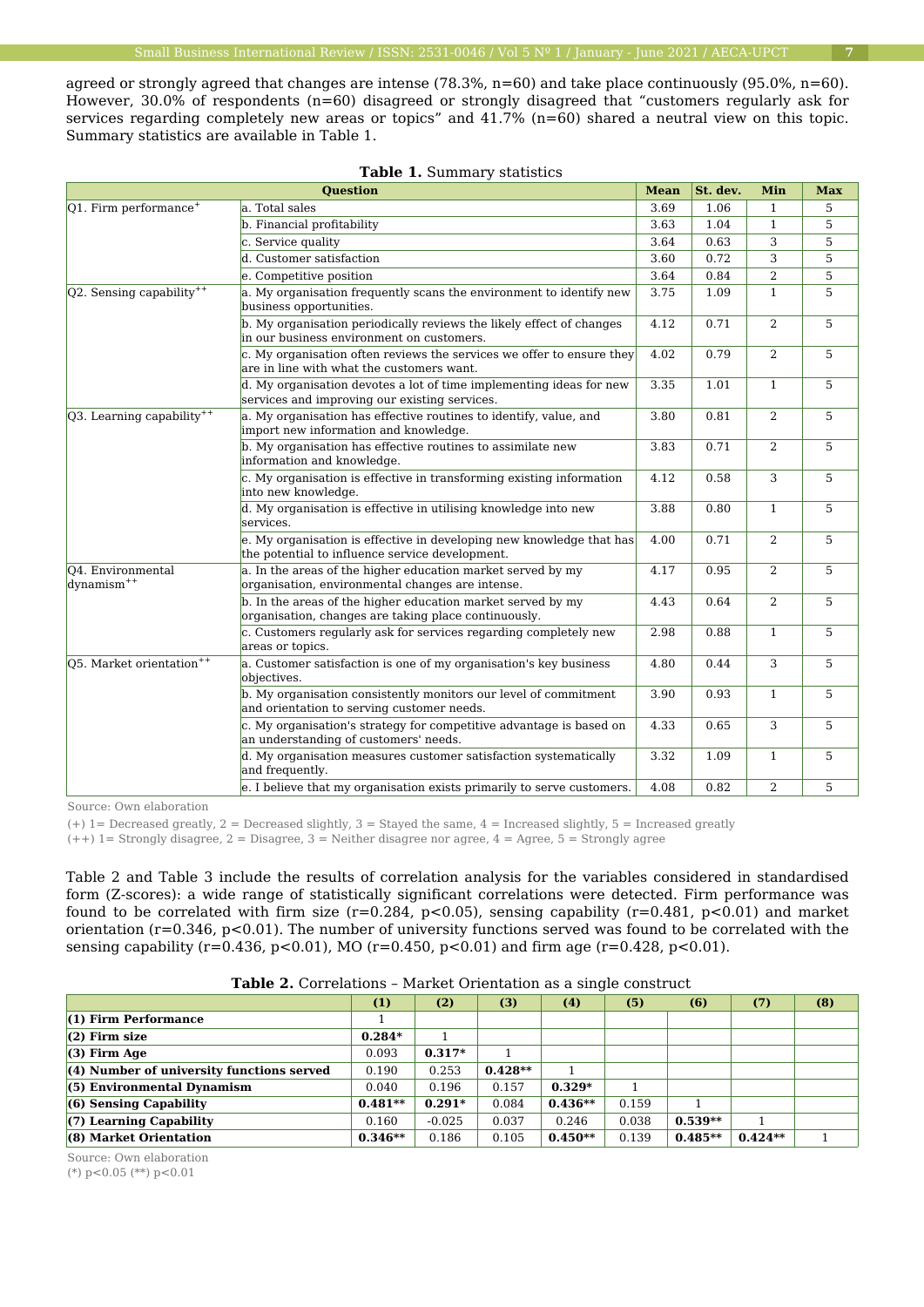|                                           | (1)       | (2)      | (3)       | (4)       | (5)   | (6)       | (7)       | (8)   | (9) |
|-------------------------------------------|-----------|----------|-----------|-----------|-------|-----------|-----------|-------|-----|
| $(1)$ Firm Performance                    |           |          |           |           |       |           |           |       |     |
| $(2)$ Firm size                           | $0.284*$  |          |           |           |       |           |           |       |     |
| $(3)$ Firm Age                            | 0.093     | $0.317*$ |           |           |       |           |           |       |     |
| (4) Number of university functions served | 0.190     | 0.253    | $0.428**$ |           |       |           |           |       |     |
| $(5)$ Environmental Dynamism              | 0.040     | 0.196    | 0.157     | $0.329*$  |       |           |           |       |     |
| $(6)$ Sensing Capability                  | $0.481**$ | $0.291*$ | 0.084     | $0.436**$ | 0.159 |           |           |       |     |
| $(7)$ Learning Capability                 | 0.160     | $-0.025$ | 0.037     | 0.246     | 0.038 | $0.539**$ |           |       |     |
| (8) Strategic Market Orientation          | 0.096     | 0.103    | $-0.026$  | $0.259*$  | 0.086 | 0.181     | 0.064     |       |     |
| (9) Operational Market Orientation        | $0.373**$ | 0.183    | 0.148     | $0.423**$ | 0.122 | $0.508**$ | $0.492**$ | 0.237 |     |

**Table 3.** Correlations – Impact of Strategic and Operational Market Orientation

Source: Own elaboration

(\*) p<0.05 (\*\*) p<0.01

Hypotheses H1a, H1b, H2a and H2b were tested using multiple regression analysis (ordinary least squares, Figure 2); condition indices for the variables considered ranged from 1.00 to 3.51, which indicates that multicollinearity is not an issue (Alin, 2010). Four models were used to analyse the data, considering performance as the dependent variable in all cases (Table 4). In Model 1, only control variables were included, and firm size was significantly related to performance  $(\beta = 0.279, p < 0.1)$ .



**Figure 2.** Results (Model 4a)

Source: Own elaboration

To test H1a and H1b, the learning and sensing capabilities were included in Model 2, which caused an increase in R $^2$  (AR $^2$ =17.1%). In this case, only the sensing capability had a significant positive association with performance, which supports H1a but means that H1b is not supported.

To test the moderation effect hypothesised in H2a and H2b, MO was included in Model 3a, and the interaction terms were included in Model 4a: a significant change in  $\mathrm{R}^2$  was observed in both cases (Model 3a: Δ $\mathrm{R}^2$ =3.4%, Model 4a:  $\Delta R^2$ =7.9%). No significant relationship was detected between MO and performance (Model 3a), and only H2b was supported  $(\beta = -0.328, p < 0.05)$ .

In addition, factor analysis highlighted that two variables were needed to explain the majority of the total variance for MO (varimax method). Therefore, even if previous research in the literature described MO as a single variable, this research considered an additional level of analysis where MO was split into two components: strategic MO (Q5a and Q5e) and operational MO (Q5b-Q5d) (Table 3). Strategic MO is here defined as an organisational commitment to serve and satisfy customers, while operational MO is defined as the set of organisational processes to implement the above in practice (i.e. monitoring MO, understanding customer needs, measuring customer satisfaction).

The split between strategic and operational MO was based on the extent to which each MO-related question contributed to the two variables identified by factor analysis. This approach highlights that, although MO does not have a significant relationship with performance (Model 3a), operational MO does (β=0.259, p<0.1 in Model 3b and  $\beta = 0.275$ , p<0.1 in Model 4b).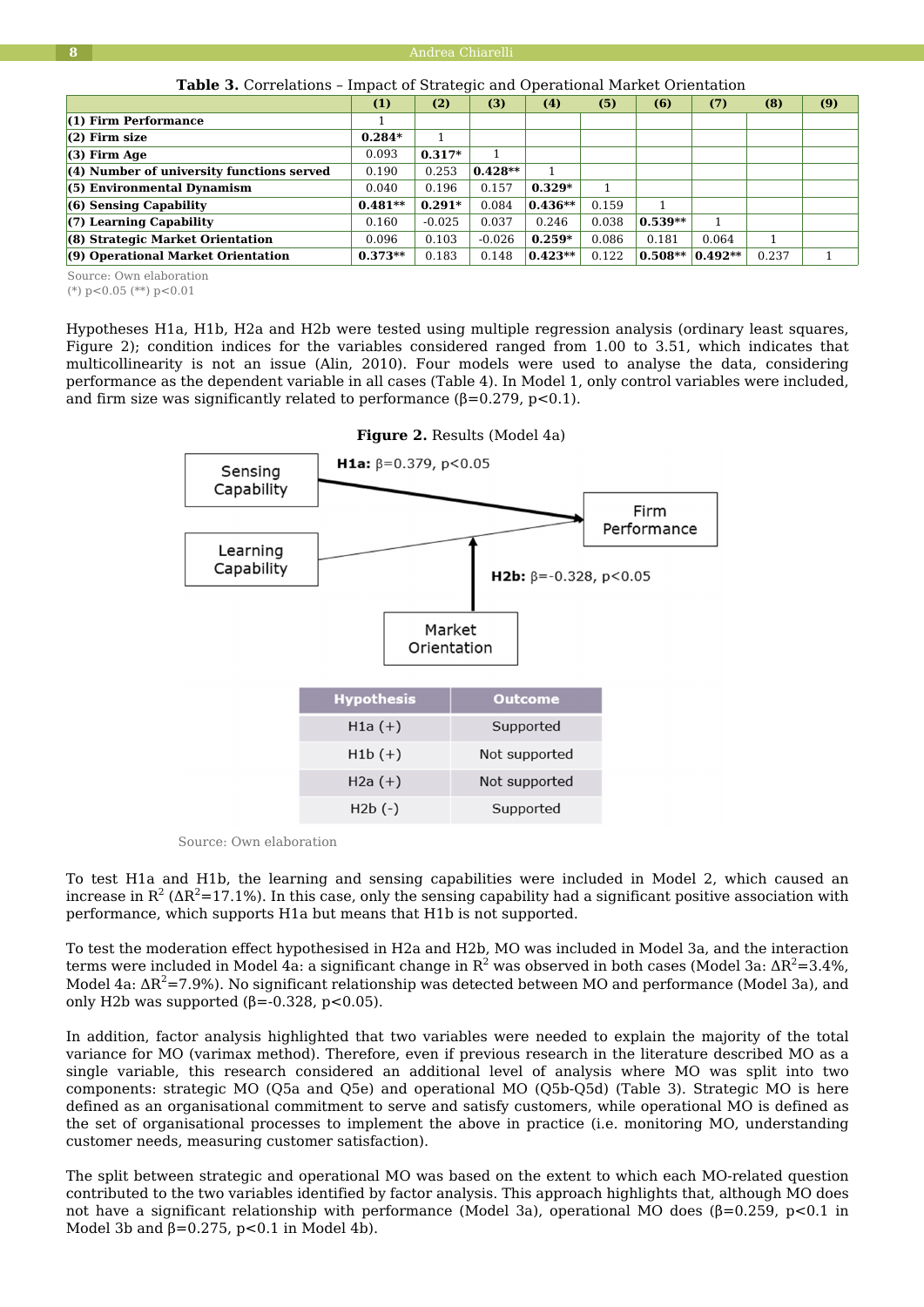A comparison between Model 4a and Model 4b confirms the relationship between performance and sensing capability, but it also sheds more light on the moderation effect of MO on a firm's learning capability: it appears that the moderation effect detected is largely due to operational MO ( $\beta$ =-0.381, p<0.05), rather than to strategic MO  $(β=0.065, n.s.).$ 

In terms of the difference between the models studied (Table 4), Model 1 explained 10.9% of the variance, while the addition of DC and MO explained an additional 17.1% and 3.4%, respectively. The inclusion of interactive effects covered an additional 7.9%. Although models 3b and 4b clarify the relative impact of operational MO and strategic MO, they are not preferable to Models 3a and 4a due to their lower adjusted  $R<sup>2</sup>$ values.

|                                              | <b>Model 1</b> | Model 2   | Model 3a  | Model 4a  | <b>Model 3b</b> | <b>Model 4b</b> |
|----------------------------------------------|----------------|-----------|-----------|-----------|-----------------|-----------------|
| <b>Firm size</b>                             | $0.279^{+}$    | 0.150     | 0.132     | 0.133     | 0.131           | 0.119           |
| <b>Firm Age</b>                              | $-0.067$       | 0.002     | 0.013     | $-0.077$  | $-0.002$        | $-0.075$        |
| <b>Number of university functions served</b> | 0.187          | $-0.012$  | $-0.082$  | 0.034     | $-0.078$        | 0.031           |
| <b>Environmental Dynamism</b>                | $-0.080$       | $-0.079$  | $-0.079$  | $-0.084$  | $-0.074$        | $-0.114$        |
| <b>Sensing Capability</b>                    |                | $0.529**$ | $0.491**$ | $0.379*$  | $0.481**$       | $0.373*$        |
| <b>Learning Capability</b>                   |                | $-0.115$  | $-0.178$  | $-0.114$  | $-0.204$        | $-0.221$        |
| <b>Market Orientation (MO)</b>               |                |           | 0.229     | 0.233     |                 |                 |
| <b>Strategic Market Orientation</b>          |                |           |           |           | 0.022           | 0.060           |
| <b>Operational Market Orientation</b>        |                |           |           |           | $0.259^{+}$     | $0.275^{+}$     |
| <b>MO*Sensing Capability</b>                 |                |           |           | 0.036     |                 |                 |
| <b>MO*Learning Capability</b>                |                |           |           | $-0.328*$ |                 |                 |
| <b>Strategic MO*Sensing Capability</b>       |                |           |           |           |                 | $-0.018$        |
| <b>Strategic MO*Learning Capability</b>      |                |           |           |           |                 | 0.065           |
| <b>Operational MO*Sensing Capability</b>     |                |           |           |           |                 | 0.065           |
| Operational MO*Learning Capability           |                |           |           |           |                 | $-0.381*$       |
|                                              |                |           |           |           |                 |                 |
| $R^2$                                        | 0.109          | 0.280     | 0.314     | 0.393     | 0.323           | 0.422           |
| Adjusted $\mathbb{R}^2$                      | 0.040          | 0.193     | 0.216     | 0.277     | 0.210           | 0.264           |
| F                                            | 1.587          | $3.237**$ | $3.209**$ | $3.386**$ | $2.863**$       | $2.674**$       |

#### **Table 4.** Results of Multiple Regression Analysis

Source: Own elaboration

(\*) p<0.05 (\*\*) p<0.01 (+) p<0.1

## **5. Discussion**

This research investigated the impact of DC on performance and the moderating effect of MO on the DCperformance link. It followed the approach outlined by Pavlou and El Sawy (2011) and Hernández-Linares et al. (2020), including a range of adaptations to suit in-scope firms.

The data gathered shows that the sensing capability is positively and significantly associated with performance, while this is not the case for the learning capability. In the first place, this shows that, as outlined in previous work, the different dimensions of DC need to be considered separately rather than as a single construct that could hide the relative impact of distinct capabilities.

Hernández-Linares et al. (2020) showed that the sensing capability is not positively associated with performance, while the opposite is true here. The difference in findings is important for two reasons: firstly, it shows that some DC can affect performance in the case of sole traders and MSEs, which potentially opens the field of DC to the smallest forms of organisations. Secondly, it suggests that the analysis of DC is likely to be affected by industry sector(s): previous work on DC in SMEs tended to focus on a wider range of firms from different industry sectors and in aggregate form, while the present research analyses HE consulting more specifically.

The focus on HE consulting highly affects results: responding firms have shared high perceptions of environmental dynamism, which clarifies why the sensing capability is key. Hernández-Linares et al. (2020) note that SMEs have high personal contact with customers and sensing may not be a rare capability: although personal contact with customer is high in the case of HE consulting, sensing can in fact be a differentiating capability and source of improved performance, as this is one of the few ways firms can keep up with continual and intense market changes.

On the other hand, the relationship between performance and the learning capability was not statistically significant (H1b), unlike the findings of Hernández-Linares et al. (2020). The definition of the learning capability can provide insight into this: the learning capability is considered as a tool for firms to (i) reconfigure their resource base; or (ii) design and build new services to meet changing market needs. However, the former activity may have little relevance to the sample of respondents considered in this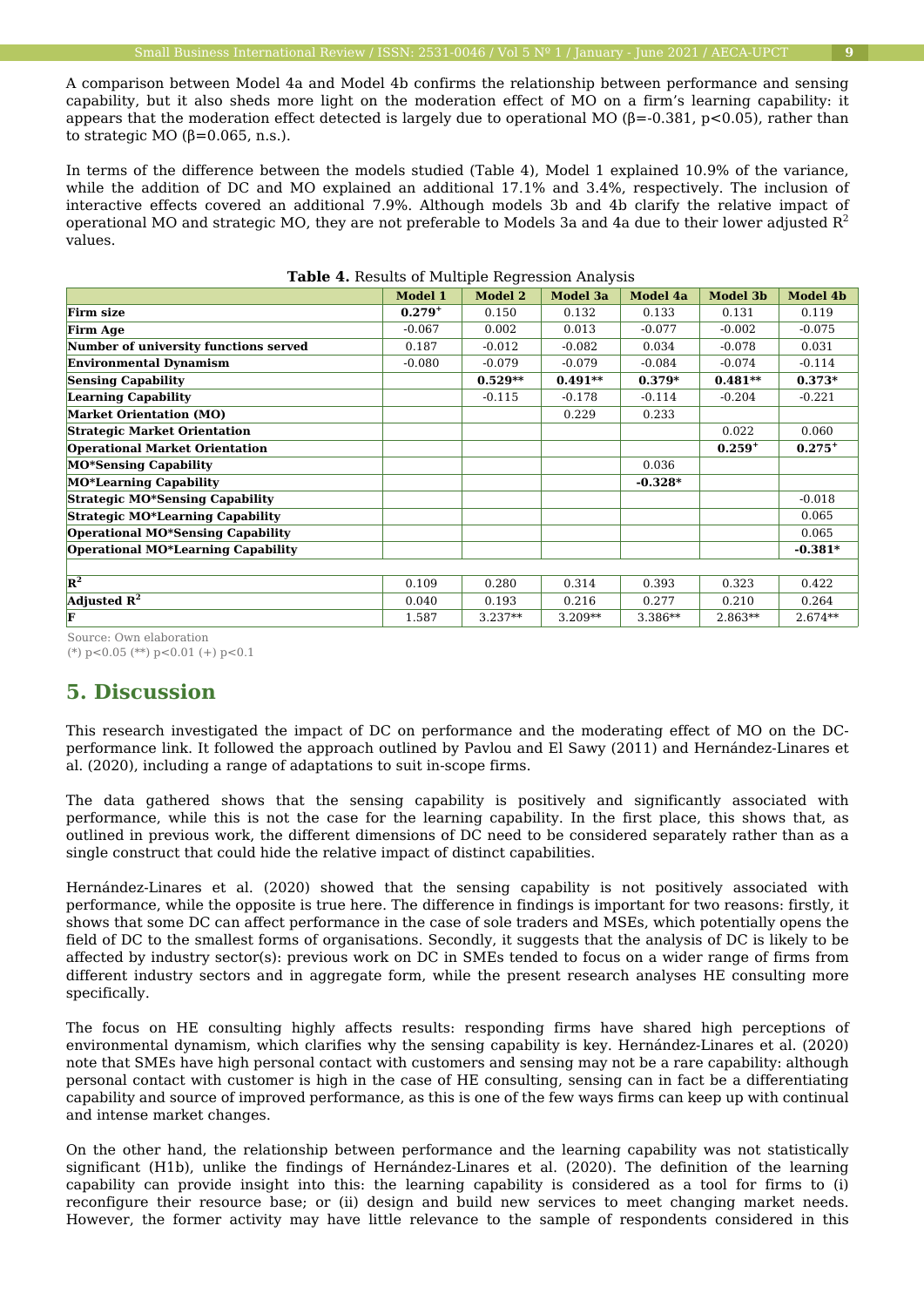research, as many of these were sole traders or micro enterprises, with (very) limited scope for reconfiguring their resource bases. The latter activity may be more relevant, but empirical results showed that customers tend not to ask for services regarding new areas of topics: therefore, the learning capability has a limited impact on performance for the sample of participants considered.

Another key finding of this research is that MO could be split into strategic and operational MO. While the former was not associated with performance, the latter was: this shows that a strategic commitment to serving customers is not as impactful as the set of organisational processes that enable this in practice. Operational MO may be pursued by the means of a quality management system or other frameworks to assess customer satisfaction (e.g. ISO9001, SERVQUAL, SERVPERF) (Samat et al., 2006; Bradshaw et al., 2008; Laforet, 2009; Rodrigues et al., 2011), and, in the context of sole traders and MSEs, it has the potential to be a source of competitive advantage. With small staff numbers and resource constraints (Lu & Beamish, 2001; Døving & Gooderham, 2008), the decision to devote staff time to non-income-generating activities is always carefully assessed against expected financial returns: this research suggests that overall performance can be positively affected by activities supporting operational MO.

The findings discussed so far are important to broaden the understanding of DC in the context sole traders and MSEs and to identify ways these can remain competitive in fast-paced and shifting markets. The abovementioned issue of limited resources is particularly important in the context of sole traders. Independent consultants need to manage their firm, deliver consultancy projects and develop strategic capabilities: therefore, it is essential to find the right balance between these to ensure short-to-medium term financial returns and long-term sustainability. As firms grow, the time available for strategic development (including DC) may potentially increase, although deciding how to invest this remains a key concern for decisionmakers.

In terms of the moderating effect of MO on the DC-performance link, H2a proposed an enhancing effect on the sensing-performance link, while H2b proposed a negative effect on the learning-performance link. Only H2b was confirmed, and this is in line with the findings of Hernández-Linares et al. (2020). The present research further investigated H2b by differentiating between strategic MO and operational MO: it found that operational MO is responsible for the negative moderating effect detected. This highlights that, in the case of HE consulting firms, a high learning capability is not going to negatively affect performance by itself, but this will be the case if operational MO is also high.

In sum, this research contributes to the evolving body of knowledge on DC, using empirical data from sole traders and MSEs in HE consulting. Findings applicable to HE consulting firms are not likely to be valid more broadly, but this research does show that DC can play an important role for sole traders and MSEs – an area that has received very limited attention in the literature even if, for example, businesses with 0-49 employees accounted for 99.3% of the UK business population in 2019 (Department for Business Energy & Industrial Strategy, 2020).

Finally, this research furthers the understanding of MO by splitting it into strategic and operational MO. Although this may not be necessary for larger firms, the difference between the two becomes apparent in much smaller contexts, as staff time needs to be spent on activities that are most closely linked with enhanced performance (particularly when these activities are internal and do not directly generate income).

## **6. Conclusions and recommendations**

This research investigates the impact of DC on sole traders and MSEs in HE consulting. Particularly, it finds that the sensing capability is positively associated with performance, and so is what has been defined as operational MO. This suggests that consultants serving the HE landscape should focus on these to achieve superior performance. On the other hand, the learning capability was not found to affect performance in the sample considered, but empirical data showed that operational MO moderates the learning capabilityperformance link.

With regard to the sensing capability, it is interesting to point out that HE consultants already have a close relationship with their customers. It is therefore recommended that HE consultants cultivate these relationships (e.g. increasing the frequency, depth and breadth of connections) and seek to develop better and more structured routines to scan the landscape and avoid falling behind. Although this research found that customers don't tend to regularly ask for services regarding new areas or topics, the environment has been defined as highly dynamic. This suggests that the sensing capability will be key internally, to develop organisational strategies and define a firm's focus on specific university functions, but also externally, e.g. to build a firm's credibility to prospective customers and to contextualise the findings of consultancy assignments in a complex and evolving multi-stakeholder context.

In the case of MO, the empirical data suggests that a strategic commitment to serving customers is not a determinant of good performance, while operational MO is. Therefore, it is recommended that HE consultants ensure that the right organisational structures and routines are in place to (i) monitor customer satisfaction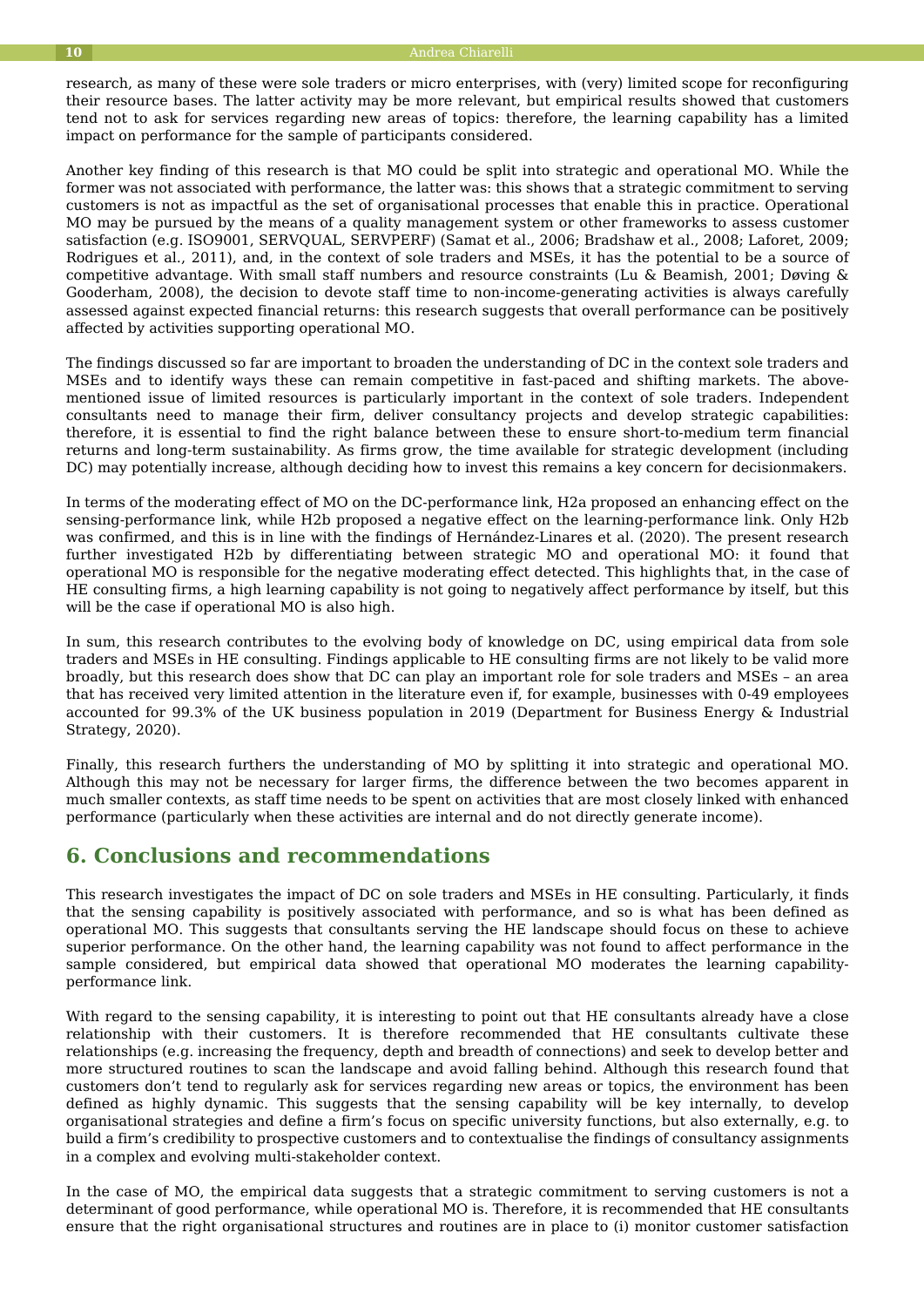and MO and (ii) enhance their understanding of customer needs. The former objective can be approached by developing quality management systems and/or by strengthening a firm's ability to secure and monitor customer feedback. The latter can be approached by the means of market research and by strengthening relationships with key stakeholders.

It is important to specify that the above findings and recommendations are valid at this point in time and for HE consultants only: although some of the concepts discussed in this work are of more general interest, it should be noted that this research was developed as a case study of DC and MO in HE consulting, with a focus on sole traders and MSEs. For instance, these findings are likely not to be applicable in any cases where perceptions of market dynamism are low or firms are much larger.

### **6.1 Directions for Future Research**

This research also gave rise to theoretical insights of broader validity. First, it shows that some DC apply to the smallest forms of organisations, down to the level of sole traders. Second, the findings suggest that the investigation of DC may need to be carried out separately for different industry sectors if actionable insights are to be developed.

Previous research on the topic tended to focus on the theory of DC and MO and their impact on different firm sizes (e.g. corporate/industry or SMEs), which means that the development of specific insights has rarely been pursued. Hernández-Linares et al. (2020) highlight the limitations of cross-sectional designs and note that these restrict a researcher's ability to infer causality from findings: clearly, correlations derived for a large dataset of firms in different industry sectors are needed to validate business theories, but they are not suitable to develop practical recommendations. To date, DC and MO have been confirmed by several authors to affect performance: the business literature may therefore be ripe for more sector-specific studies (such as the present one), seeking to support firms from a more practical perspective and considering the differences between strategic and operational MO across firms of different sizes.

Further research should also seek to discuss environmental dynamism beyond the boundaries of a specific industry sector (e.g. HE): any insights arising from similar work and survey instruments will need to consider the broader economic context to be applicable in practice. For example, to what extent are perceptions of environmental dynamism related with broader economic phenomena (e.g. the post-COVID economy), and how could this relationship affect performance? This points to the temporary nature of these findings, and confirms the suggestion by Hernández-Linares et al. (2020) that longitudinal approaches may be beneficial in the analysis of DC and MO.

#### **6.2 Limitations**

The main limitation of this research is the non-random sampling method used: the 60 responding MSEs, although representing a majority of the eligible participants invited, may not be representative of HE consulting more broadly. Furthermore, it should be noted that multiple regression analysis is not ideal to discuss effects or impact, but can only assess association or correlation.

The methodology underpinning the present research was based on previous work in the literature. Future work may build on the findings of this research to try and identify whether any confounding factors play a role in determining any of the relationships detected here: for example, variables omitted in the present research (including work ethic and quality of management) might affect DC, MO and performance. Finally, the methodology followed is not suitable to assess whether MO is causing improved performance or more successful firms invest more in MO-related activities, which suggests that further research may be needed to investigate causal relationships.

## **Acknowledgments**

I would like to thank [Alessio Gaggero](https://orcid.org/0000-0001-8298-2332) (Universidad de Granada) for his insightful feedback and comments over the course of this research project.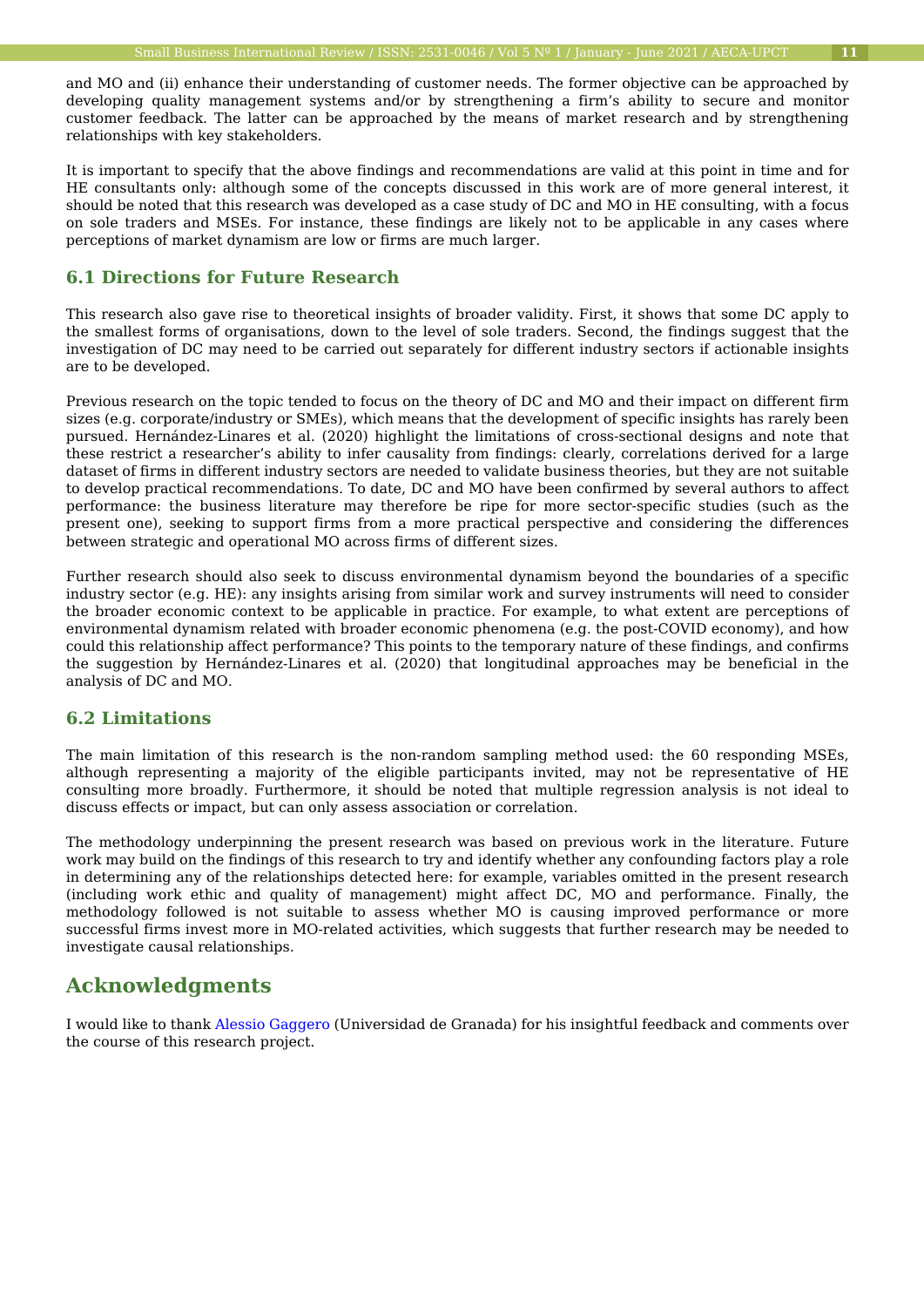## **Appendix A**

This appendix includes the questions used in the context of this research, which are based on previous work on DC and MO (Pavlou & El Sawy, 2011; Hernández-Linares et al., 2020). The full survey instrument also included generic questions on topics such as firm size and age, which are not included here in the interest of brevity. It should be noted that the survey was anonymous and did not collect any form of personal information within the scope of the UK Data Protection Act 2018 or the General Data Protection Regulation.

#### **Table 5.** Survey instrument

#### **Firm performance**

 Q1. Please compare your organisation's performance across your last two financial years (e.g. April 2018-March 2019 vs April 2019-March 2020). How have the following performance indicators changed within this period? [Five-point Likert scale, from "Decreased greatly"to "Increased greatly"]

- a. Total sales
- b. Financial profitability
- c. Service quality
- d. Customer satisfaction
- e. Competitive position

#### **Sensing capability**

Q2. To what extent do you agree with the following?

[Five-point Likert scale, from "Strongly disagree" to "Strongly agree"]

a. My organisation frequently scans the environment to identify new business opportunities

- b. My organisation periodically reviews the likely effect of changes in our business environment on customers
- c. My organisation often reviews the services we offer to ensure they are in line with what the customers want
- d. My organisation devotes a lot of time implementing ideas for new services and improving our existing services

#### **Learning capability**

Q3. To what extent do you agree with the following?

[Five-point Likert scale, from "Strongly disagree" to "Strongly agree"]

- a. My organisation has effective routines to identify, value, and import new information and knowledge
- b. My organisation has effective routines to assimilate new information and knowledge

c. My organisation is effective in transforming existing information into new knowledge

- d. My organisation is effective in utilising knowledge into new services
- e. My organisation is effective in developing new knowledge that has the potential to influence service development

#### **Environmental dynamism**

 Q4. Please consider the areas of the higher education market served by your organisation: to what extent do you agree with the following?

[Five-point Likert scale, from "Strongly disagree" to "Strongly agree"]

a. In the areas of the higher education market served by my organisation, environmental changes are intense

- b. In the areas of the higher education market served by my organisation, changes are taking place continuously
- c. Customers regularly ask for services regarding completely new areas or topics

#### **Market orientation**

 Q5. To what extent do you agree with the following? [Five-point Likert scale, from "Strongly disagree" to "Strongly agree"]

a. Customer satisfaction is one of my organisation's key business objectives

- b. My organisation consistently monitors our level of commitment and orientation to serving customer needs
- c. My organisation's strategy for competitive advantage is based on an understanding of customers' needs
- d. My organisation measures customer satisfaction systematically and frequently
- e. I believe that my organisation exists primarily to serve customers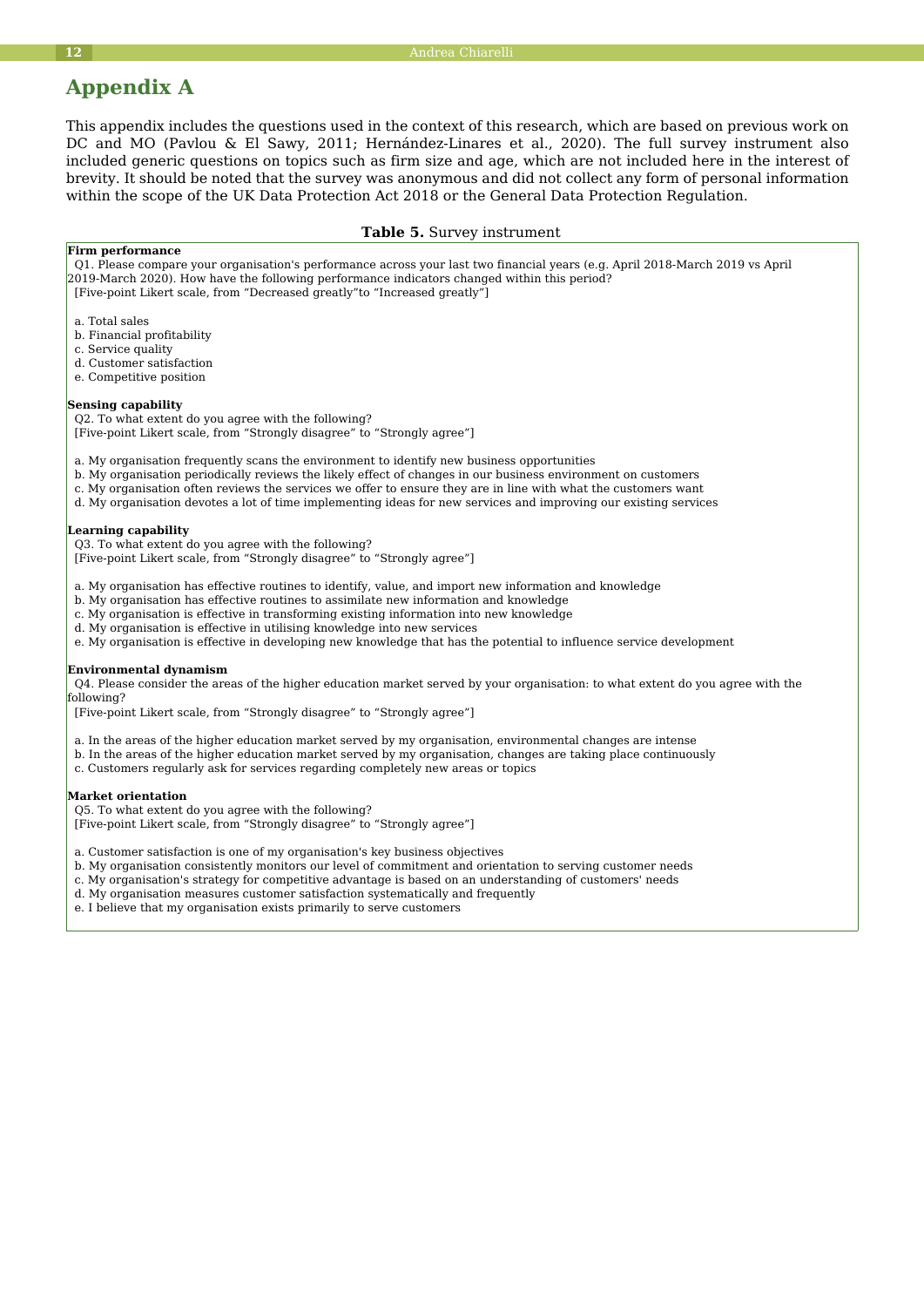## **References**

- Abbu, H. R., & Gopalakrishna, P. (2019). Synergistic effects of market orientation implementation and internalization on firm performance: Direct marketing service provider industry. *Journal of Business Research*.<https://doi.org/10.1016/j.jbusres.2019.06.004>
- Ajayi, O. M., Odusanya, K., & Morton, S. (2017). Stimulating employee ambidexterity and employee engagement in SMEs. *Management Decision, 55*(4), 662–680.<https://doi.org/10.1108/MD-02-2016-0107>
- Alin, A. (2010). Multicollinearity. *Wiley Interdisciplinary Reviews: Computational Statistics, 2*(3), 370–374. <https://doi.org/10.1002/wics.84>
- Allen, D., Kern, T., & Mattison, D. (2002). Culture, power and politics in ICT outsourcing in higher education institutions. *European Journal of Information Systems, 11*(2), 159–173. <https://doi.org/10.1057/palgrave/ejis/3000425>
- Amaral, A., & Magalhães, A. (2002). The Emergent Role of External Stakeholders in European Higher Education Governance. In A. Amaral, G. A. Jones, & B. Karseth (Eds.), *Governing Higher Education: National Perspectives on Institutional Governance* (pp. 1–21). Springer Netherlands. [https://doi.org/10.1007/978-94-015-9946-7\\_1](https://doi.org/10.1007/978-94-015-9946-7_1)
- Ambrosini, V., & Bowman, C. (2009). What are dynamic capabilities and are they a useful construct in strategic management? *International Journal of Management Reviews, 11*(1), 29–49. <https://doi.org/10.1111/j.1468-2370.2008.00251.x>
- Amin, A., & Cohendet, P. (2004). *Architectures of knowledge: firms, capabilities, and communities*. Oxford University Press.<https://doi.org/10.1093/acprof:oso/9780199253326.001.0001>
- Arend, R. J. (2013). Ethics-focused dynamic capabilities: a small business perspective. *Small Business Economics, 41*(1), 1–24.<https://doi.org/10.1007/s11187-012-9415-2>
- Arend, R. J. (2014). Entrepreneurship and dynamic capabilities: how firm age and size affect the 'capability enhancement–SME performance' relationship. *Small Business Economics, 42*(1), 33–57. <https://doi.org/10.1007/s11187-012-9461-9>
- Ashcroft, J., Childs, R., Myers, A., & Schluter, M. (2017). *The Relational Lens: Understanding, Managing and Measuring Stakeholder Relationships*. Cambridge University Press. <https://doi.org/10.1017/CBO9781316659212>
- Baker, W. E., & Sinkula, J. M. (2015). Market Orientation and Organizational Performance: A New Product Paradox? In H. E. Spotts (Ed.), *Creating and Delivering Value in Marketing* (pp. 254–254). Springer International Publishing. [https://doi.org/10.1007/978-3-319-11848-2\\_96](https://doi.org/10.1007/978-3-319-11848-2_96)
- Barney, J. (1991). Firm Resources and Sustained Competitive Advantage. *Journal of Management, 17*(1), 99–120. <https://doi.org/10.1177/014920639101700108>
- Barreto, I. (2010). Dynamic Capabilities: A Review of Past Research and an Agenda for the Future. *Journal of Management, 36*(1), 256–280.<https://doi.org/10.1177/0149206309350776>
- Bathelt, H., & Glückler, J. (2011). *The Relational Economy: Geographies of Knowing and Learning*. Oxford University Press.<https://doi.org/10.1093/acprof:osobl/9780199587384.001.0001>
- Batra, R. (Ed.). (1999). *Marketing Issues in Transitional Economies*. Springer US. <https://doi.org/10.1007/978-1-4615-5009-9>
- Beltran, G., & Ramesh, B. (2018). Dynamic Capabilities in Small Service Firms. *Engaged Management ReView, 1*(3).<https://doi.org/10.28953/2375-8643.1018>
- Berrone, P., Gertel, H., Giuliodori, R., Bernard, L., & Meiners, E. (2014). Determinants of Performance in Microenterprises: Preliminary Evidence from Argentina. *Journal of Small Business Management, 52*(3), 477–500.<https://doi.org/10.1111/jsbm.12045>
- Bowman, C., & Ambrosini, V. (2003). How the Resource-based and the Dynamic Capability Views of the Firm Inform Corporate-level Strategy. *British Journal of Management, 14*(4), 289–303. <https://doi.org/10.1111/j.1467-8551.2003.00380.x>
- Bradshaw, R., Maycock, C., & Öztel, H. (2008). Exploring SME market orientation: an organisational learning perspective. *Education + Training, 50*(8/9), 764–777. <https://doi.org/10.1108/00400910810917127>
- Bugandwa Mungu Akonkwa, D. (2009). Is market orientation a relevant strategy for higher education institutions? Context analysis and research agenda. *International Journal of Quality and Service Sciences, 1*(3), 311–333.<https://doi.org/10.1108/17566690911004230>
- Calantone, R. J., Cavusgil, S. T., & Zhao, Y. (2002). Learning orientation, firm innovation capability, and firm performance. *Industrial Marketing Management, 31*(6), 515–524. [https://doi.org/10.1016/S0019-8501\(01\)00203-6](https://doi.org/10.1016/S0019-8501(01)00203-6)
- Cepeda, G., & Vera, D. (2007). Dynamic capabilities and operational capabilities: A knowledge management perspective. *Journal of Business Research, 60*(5), 426–437.<https://doi.org/10.1016/j.jbusres.2007.01.013>
- Chong, Y. T., & Chen, C. (2010). Management and forecast of dynamic customer needs: An artificial immune and neural system approach. *Advanced Engineering Informatics, 24*(1), 96–106. <https://doi.org/10.1016/j.aei.2009.06.003>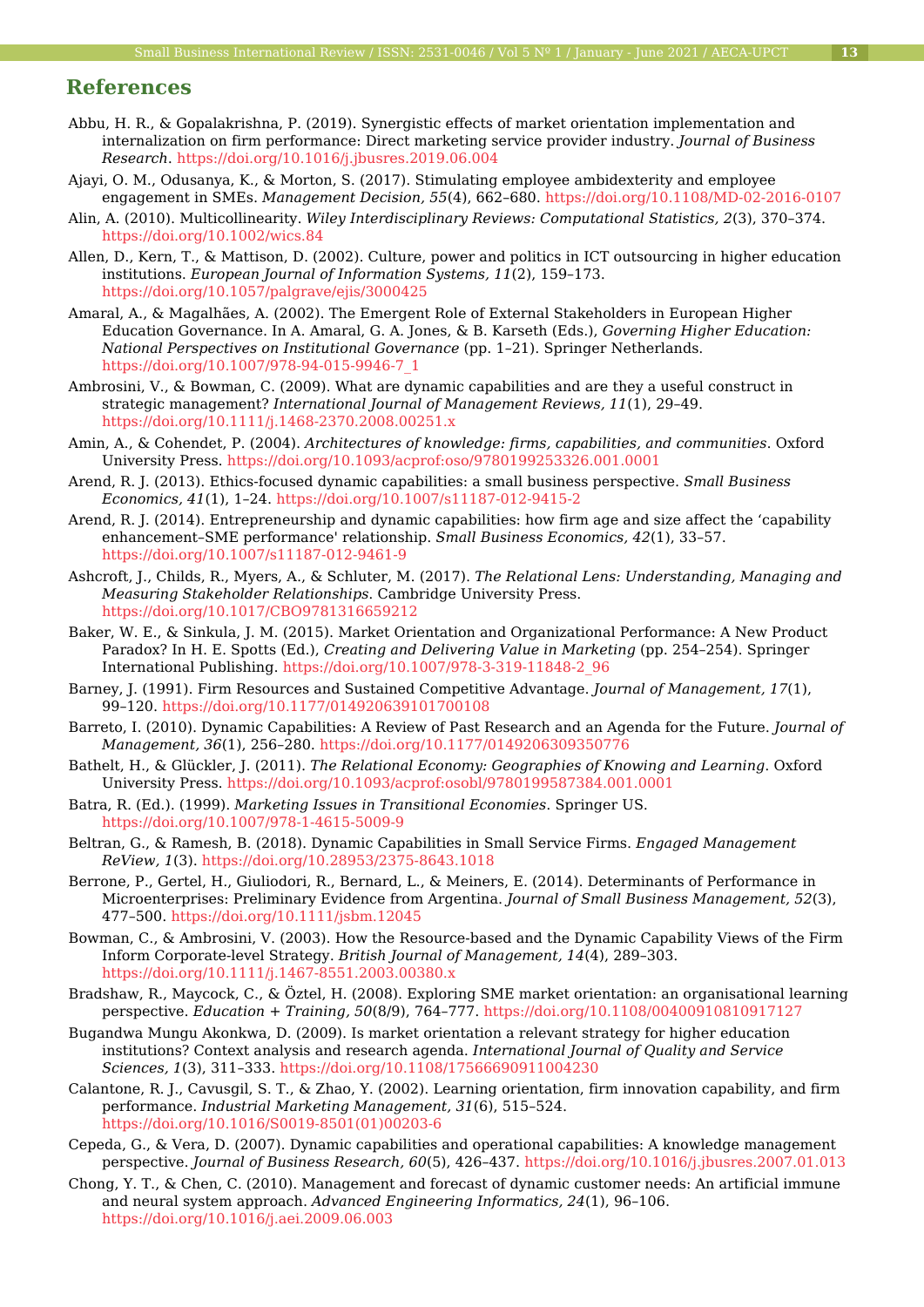- Coviello, N. E., Brodie, R. J., & Munro, H. J. (2000). An investigation of marketing practice by firm size. *Journal of Business Venturing, 15*(5-6), 523–545. [https://doi.org/10.1016/S0883-9026\(98\)00035-4](https://doi.org/10.1016/S0883-9026(98)00035-4)
- Cucculelli, M., Bettinelli, C., & Renoldi, A. (2014). How small-medium enterprises leverage intangibles during recessions. Evidence from the Italian clothing industry. *Management Decision, 52*(8), 1491–1515. <https://doi.org/10.1108/MD-01-2014-0034>
- Cunningham, W. V., & Maloney, W. F. (2001). Heterogeneity among Mexico's Microenterprises: An Application of Factor and Cluster Analysis. *Economic Development and Cultural Change, 50*(1), 131–156. <https://doi.org/10.1086/340012>
- Department for Business Energy & Industrial Strategy (2020, July 17). *Business Population Estimates 2019*. <https://www.gov.uk/government/statistics/business-population-estimates-2019>
- Doloreux, D., & Freel, M. (2016). *Knowledge-intensive business services: geography and innovation*. Routledge
- Drnevich, P. L., & Kriauciunas, A. P. (2011). Clarifying the conditions and limits of the contributions of ordinary and dynamic capabilities to relative firm performance. *Strategic Management Journal, 32*(3), 254–279.<https://doi.org/10.1002/smj.882>
- Døving, E., & Gooderham, P. N. (2008). Dynamic capabilities as antecedents of the scope of related diversification: the case of small firm accountancy practices. *Strategic Management Journal, 29*(8), 841–857.<https://doi.org/10.1002/smj.683>
- Eisenhardt, K. M., & Martin, J. A. (2000). Dynamic capabilities: what are they? *Strategic Management Journal, 21*(10-11), 1105–1121. [https://doi.org/10.1002/1097-0266\(200010/11\)21:10/11<1105::AID-](https://doi.org/10.1002/1097-0266(200010/11)21:10/11<1105::AID-SMJ133>3.0.CO;2-E)[SMJ133>3.0.CO;2-E](https://doi.org/10.1002/1097-0266(200010/11)21:10/11<1105::AID-SMJ133>3.0.CO;2-E)
- Eriksson, T. (2014). Processes, antecedents and outcomes of dynamic capabilities. *Scandinavian Journal of Management, 30*(1), 65–82. <https://doi.org/10.1016/j.scaman.2013.05.001>
- Felgueira, T., & Rodrigues, R. G. (2015). Market Orientation of Teachers and Researchers in Higher Education Institutions: A New Approach. *Procedia - Social and Behavioral Sciences, 174*, 3017–3024. <https://doi.org/10.1016/j.sbspro.2015.01.1092>
- Foley, A., & Fahy, J. (2009). Seeing market orientation through a capabilities lens. *European Journal of Marketing, 43*(1/2), 13–20. <https://doi.org/10.1108/03090560910923201>
- García-Morales, V. J., Lloréns-Montes, F. J., & Verdú-Jover, A. J. (2007). Influence of personal mastery on organizational performance through organizational learning and innovation in large firms and SMEs. *Technovation, 27*(9), 547–568. <https://doi.org/10.1016/j.technovation.2007.02.013>
- He, X., Brouthers, K. D., & Filatotchev, I. (2018). Market orientation and export performance: the moderation of channel and institutional distance. *International Marketing Review, 35*(2), 258–279. <https://doi.org/10.1108/IMR-09-2015-0194>
- Helfat, C. E., & Winter, S. G. (2011). Untangling Dynamic and Operational Capabilities: Strategy for the (N)ever-Changing World. *Strategic Management Journal, 32*(11), 1243–1250. <https://doi.org/10.1002/smj.955>
- Hermawati, A. (2020). The implementation of dynamic capabilities for SMEs in creating innovation. *Journal of Workplace Learning, 32*(3), 199–216. <https://doi.org/10.1108/JWL-06-2019-0077>
- Hernández-Linares, R., Kellermanns, F. W., & López-Fernández, M. C. (2020). Dynamic capabilities and SME performance: The moderating effect of market orientation. *Journal of Small Business Management*, 1–34. <https://doi.org/10.1111/jsbm.12474>
- Hodgkinson, G. P., & Healey, M. P. (2011). Psychological foundations of dynamic capabilities: reflexion and reflection in strategic management. *Strategic Management Journal, 32*(13), 1500–1516. <https://doi.org/10.1002/smj.964>
- Inan, G. G., & Bititci, U. S. (2015). Understanding Organizational Capabilities and Dynamic Capabilities in the Context of Micro Enterprises: A Research Agenda. *Procedia - Social and Behavioral Sciences, 210*, 310–319.<https://doi.org/10.1016/j.sbspro.2015.11.371>
- Janssens, W., Wijnen, K., Pelsmacker, P. D., & Kenhove, P. V. (2008). *Marketing Research with SPSS*. Prentice Hall
- Jantunen, A., Ellonen, H., & Johansson, A. (2012). Beyond appearances Do dynamic capabilities of innovative firms actually differ? *European Management Journal, 30*(2), 141–155. <https://doi.org/10.1016/j.emj.2011.10.005>
- Jeng, D. J., & Pak, A. (2016). The variable effects of dynamic capability by firm size: the interaction of innovation and marketing capabilities in competitive industries. *International Entrepreneurship and Management Journal, 12*(1), 115–130.<https://doi.org/10.1007/s11365-014-0330-7>
- Jiang, W., Mavondo, F., & Zhao, W. (2020). The impact of business networks on dynamic capabilities and product innovation: The moderating role of strategic orientation. *Asia Pacific Journal of Management, 37*(4), 1239–1266. <https://doi.org/10.1007/s10490-018-9628-2>
- Kapoor, M., & Aggarwal, V. (2020). Tracing the economics behind dynamic capabilities theory. *International Journal of Innovation Science, 12*(2), 187–201. <https://doi.org/10.1108/IJIS-05-2019-0050>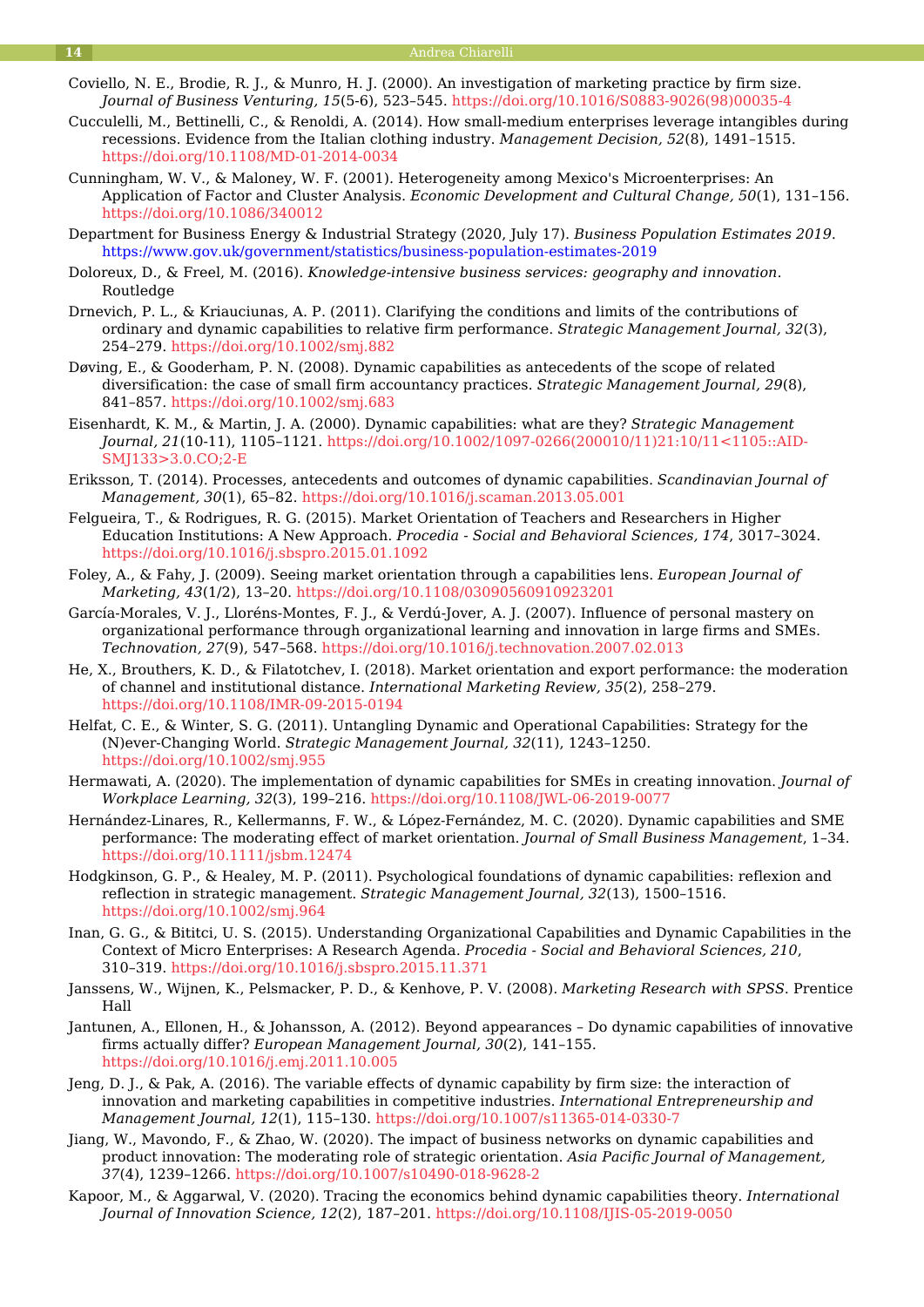- Kiessling, T., Isaksson, L., & Yasar, B. (2016). Market Orientation and CSR: Performance Implications. *Journal of Business Ethics, 137*(2), 269–284. <https://doi.org/10.1007/s10551-015-2555-y>
- Kohli, A. K., & Jaworski, B. J. (1990). Market Orientation: The Construct, Research Propositions, and Managerial Implications. *Journal of Marketing, 54*(2), 1–18. <https://doi.org/10.1177/002224299005400201>
- Laforet, S. (2009). Effects of size, market and strategic orientation on innovation in non‐high‐tech manufacturing SMEs. *European Journal of Marketing, 43*(1/2), 188–212. <https://doi.org/10.1108/03090560910923292>
- Lin, Y., & Wu, L. (2014). Exploring the role of dynamic capabilities in firm performance under the resourcebased view framework. *Journal of Business Research, 67*(3), 407–413. <https://doi.org/10.1016/j.jbusres.2012.12.019>
- Lu, J. W., & Beamish, P. W. (2001). The internationalization and performance of SMEs. *Strategic Management Journal, 22*(6-7), 565–586. <https://doi.org/10.1002/smj.184>
- Länsiluoto, A., Joensuu‐Salo, S., Varamäki, E., Viljamaa, A., & Sorama, K. (2019). Market Orientation and Performance Measurement System Adoption Impact on Performance in SMEs. *Journal of Small Business Management, 57*(3), 1027–1043. <https://doi.org/10.1111/jsbm.12393>
- Makadok, R. (2001). Toward a synthesis of the resource-based and dynamic-capability views of rent creation. *Strategic Management Journal, 22*(5), 387–401.<https://doi.org/10.1002/smj.158>
- McKee, M., & Stuckler, D. (2020). If the world fails to protect the economy, COVID-19 will damage health not just now but also in the future. *Nature Medicine, 26*(5), 640–642. <https://doi.org/10.1038/s41591-020-0863-y>
- Monteiro, A. P., Soares, A. M., & Rua, O. L. (2019). Linking intangible resources and entrepreneurial orientation to export performance: The mediating effect of dynamic capabilities. *Journal of Innovation & Knowledge, 4*(3), 179–187. <https://doi.org/10.1016/j.jik.2019.04.001>
- Morgan, N. A., & Vorhies, D. W. (2018). The Business Performance Outcomes of Market Orientation Culture and Behaviors. In R. Varadarajan, & S. Jayachandran (Eds.), *Review of Marketing Research* (pp. 255–282). <https://doi.org/10.1108/S1548-643520180000015012>
- Najafi-Tavani, S., Sharifi, H., & Najafi-Tavani, Z. (2016). Market orientation, marketing capability, and new product performance: The moderating role of absorptive capacity. *Journal of Business Research, 69*(11), 5059–5064. <https://doi.org/10.1016/j.jbusres.2016.04.080>
- Pavlou, P. A., & El Sawy, O. A. (2006). From IT Leveraging Competence to Competitive Advantage in Turbulent Environments: The Case of New Product Development. *Information Systems Research, 17*(3), 198–227.<https://doi.org/10.1287/isre.1060.0094>
- Pavlou, P. A., & El Sawy, O. A. (2011). Understanding the Elusive Black Box of Dynamic Capabilities. *Decision Sciences, 42*(1), 239–273.<https://doi.org/10.1111/j.1540-5915.2010.00287.x>
- Penrose, E. (2009). *The Theory of the Growth of the Firm*. Oxford University Press. <https://doi.org/10.1093/0198289774.001.0001>
- Pitelis, C. N., & Wagner, J. D. (2019). Strategic Shared Leadership and Organizational Dynamic Capabilities. *The Leadership Quarterly, 30*(2), 233–242. <https://doi.org/10.1016/j.leaqua.2018.08.002>
- Prester, J., Hernaus, T., Aleksić, A., & Trkman, P. (2019). Performance Effects of Dynamic Capabilities: The Interaction Effect of Process Management Capabilities. In C. Di Ciccio, R. Gabryelczyk, L. García-Bañuelos, T. Hernaus, R. Hull, M. Indihar Štemberger, A. Kő, & M. Staples (Eds.), *Business Process Management: Blockchain and Central and Eastern Europe Forum* (pp. 264–279). Springer International Publishing. [https://doi.org/10.1007/978-3-030-30429-4\\_18](https://doi.org/10.1007/978-3-030-30429-4_18)
- Price, T. (1989). Business organisation. In *Mastering Background to Business* (pp. 19–39). Macmillan Education UK. [https://doi.org/10.1007/978-1-349-19833-7\\_2](https://doi.org/10.1007/978-1-349-19833-7_2)
- Raju, P. S., Lonial, S. C., & Crum, M. D. (2011). Market orientation in the context of SMEs: A conceptual framework. *Journal of Business Research, 64*(12), 1320–1326. <https://doi.org/10.1016/j.jbusres.2010.12.002>
- Rashidirad, M., & Salimian, H. (2020). SMEs' dynamic capabilities and value creation: the mediating role of competitive strategy. *European Business Review, 32*(4), 591–613. <https://doi.org/10.1108/EBR-06-2019-0113>
- Resnick, S. M., Cheng, R., Simpson, M., & Lourenço, F. (2016). Marketing in SMEs: a "4Ps" self-branding model. *International Journal of Entrepreneurial Behavior & Research, 22*(1), 155–174. <https://doi.org/10.1108/IJEBR-07-2014-0139>
- Richter, A., & Niewiem, S. (2006). The relationship between clients and management consultants: An empirical analysis. *Academy of Management Proceedings, 2006*(1). <https://doi.org/10.5465/ambpp.2006.27168710>
- Rodrigues, L. L. R., Barkur, G., Varambally, K. V. M., & Golrooy Motlagh, F. (2011). Comparison of SERVQUAL and SERVPERF metrics: an empirical study. *The TQM Journal, 23*(6), 629–643. <https://doi.org/10.1108/17542731111175248>